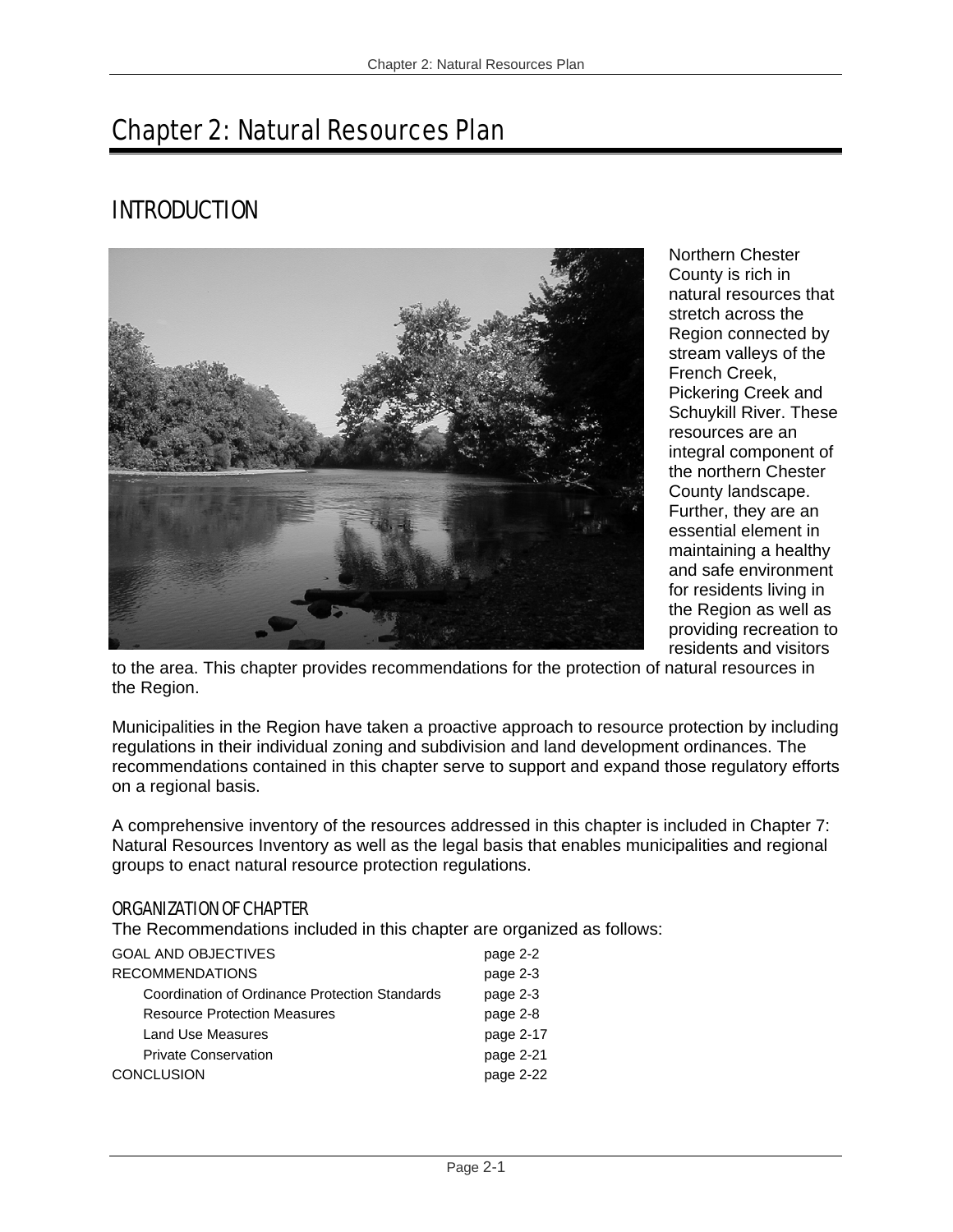# GOAL AND OBJECTIVES

The following goal for the protection of natural resources guides planning in the Region:

**NATURAL RESOURCES GOAL:** Protect and preserve environmentally sensitive areas and resources that define the character of the Region.

The Natural Resources Protection Plan focuses on how best to achieve this goal and implement its related objectives. To help the reader understand how the recommendations in this Plan relate to the goal and objectives each recommendation is followed by one or more of the following objectives (the assigned number/letter) that corresponds to the recommendation.

# **OBJECTIVES**

- 2-A Examine the existing municipal zoning and subdivision ordinances in the Region for their effectiveness in preserving and protecting sensitive natural resources and explore supplementary ordinance provisions which would minimize disturbance to resources, require buffer areas between them and development and mitigate the adverse impacts of development.
- 2-B Encourage innovative and creative techniques to effectively address natural resource protection issues.
- 2-C Preserve and protect areas that provide valuable wildlife habitat and natural diversity including stream valleys, steep slopes, floodplains, woodlands, wetlands, hydric soils, and hedgerows.
- 2-D Protect and restore regional watersheds and maintain quality and quantity of groundwater and streams within the Region and pursue measures to maintain and, where possible, improve water quality.
- 2-E Promote innovative stormwater management (best management practices) and wastewater disposal policies that emphasize the recharge of groundwater and water balance.
- 2-F Discourage uses that involve the exportation of extracted water from the watershed of origin.
- 2-G Limit the future disturbance of land resources such as steep slopes and woodlands to prevent increased runoff and degradation of stream valleys and headwater areas.
- 2-H Preserve and protect woodland resources to maintain character, wildlife habitat, and natural diversity.
- 2-I Preserve and promote the continuance of open space and greenway connections to maintain wildlife habitat and natural diversity.
- 2-J Examine, encourage, and promote public and private options for open space conservation, such as conservation easements, other private land conservation approaches, and acquisition.
- 2-K Support sustainable land use practices within the Region.
- **2-L** Utilize the preservation and conservation techniques specified in existing documents such as *Sustainable Watershed Management for Northern Chester County Watersheds* (2000) when developing recommendations for the protection of resources in the Region.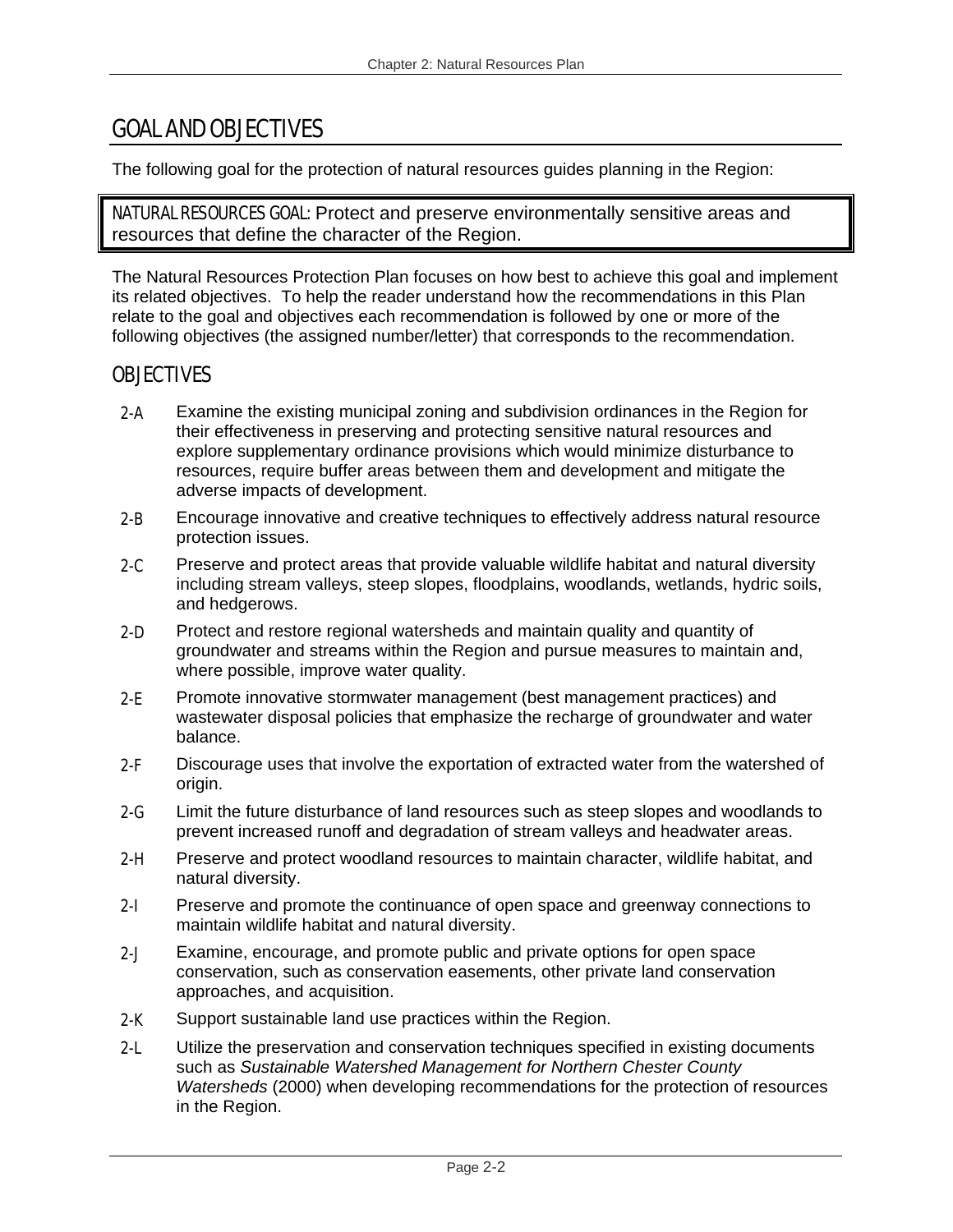# NATURAL RESOURCE PROTECTION RECOMMENDATIONS

# COORDINATION OF ORDINANCE PROTECTION STANDARDS

The following section provides general recommendations for the coordination of ordinance revisions that would more effectively protect the Region's natural resources. In particular, gaps in specific resource protection measures are identified.

# MINIMUM RECOMMENDED PROTECTION STANDARDS

Sensitive natural resources can easily be lost to development or other land disturbance, unless specific resource protection standards are in place to protect them on a site-by-site basis. Effective ordinances require an applicant (submitting a plan for subdivision or land development) to provide a full inventory of resources on the site, and establish effective standards for the protection of those resources. Figure 2-1 (on following page) outlines the minimum recommended protection measures for natural resources under ten major categories. This serves as the benchmark for standards within the Region.

The establishment of specific disturbance limitations is of particular importance in protecting resources. In some cases, as with floodplains or wetlands, the recommended allowance for disturbance is zero percent.<sup>1</sup> In other cases, such as woodlands or moderately steep slopes, there is some allowance for disturbance, but an upper limit is established. When subjective wording such as "the resources shall be protected to the maximum extent possible" is used, there is too much room for interpretation and no measurable ceiling on potential disturbance.

## STRIKING A BALANCE

Disturbance limitations should be reasonable and directly linked to protection of the resource which, in turn, should be clearly linked to health, safety, and welfare issues. The regulations cannot take all legitimate use of the land away from a property owner, leaving the municipality vulnerable to a "takings" challenge. For that reason, there are only a limited number of resources that allow for no disturbance and they are generally linked to state or federal mandates for their protection (i.e., floodplains and wetlands). Striking a proper balance between protection of the resource and allowing for reasonable use of the land is key in establishing an effective municipal or regional resource protection program.

The information in Figure 2-1 provides an abbreviated summary of recommended protection standards. The text in the  $4<sup>th</sup>$  column of Figure 2-1 would have to be revised and/or expanded in order to be included as ordinance language. $^2$  The Glossary of Terms in this Plan should be consulted for sample definitions.

Note that all of the protection standards in Figure 2-1 should not be considered of equal value because some of the standards listed are more substantive and others are more administrative. Of greatest concern is the protection of steep slopes, wetlands, riparian forest buffers, floodplains, and woodlands. And, while it would be preferable that the protection standards be located in one Article or Section in the zoning or subdivision and land development ordinances

<sup>&</sup>lt;u>.</u> 1 A prohibition of disturbance means the protected resource cannot be regraded, filled, built upon, or otherwise altered or disturbed.

For one example of how most of these standards can be put into practice, see Article IX, Section 902 of the North Coventry Zoning Ordinance.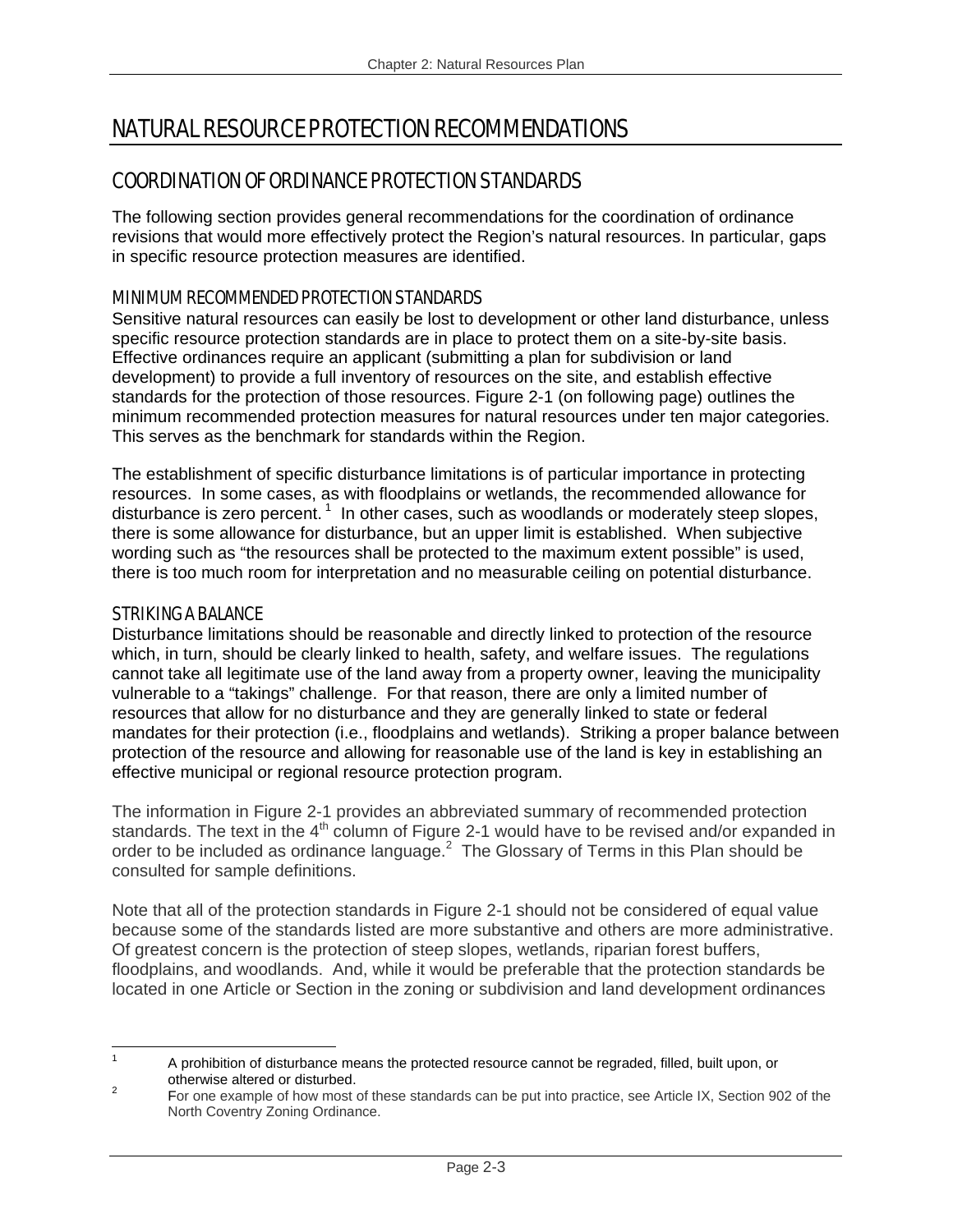(one of the administrative standards) for administrative and enforcement purposes, the inclusion of the standards scattered throughout the ordinances is better then not having them at all.

| <b>Protected Resource</b>                                                                                                                                                                        | <b>Disturbance</b><br><b>Limitations</b><br>(Maximum<br><b>Disturbance</b><br>Allowed) | <b>Suggested</b><br><b>Location of</b><br><b>Provisions</b>             | <b>Other Protection Provisions to Include</b>                                                                                                                                                                                                                                                                                                                                                                                                                                                                                                            |
|--------------------------------------------------------------------------------------------------------------------------------------------------------------------------------------------------|----------------------------------------------------------------------------------------|-------------------------------------------------------------------------|----------------------------------------------------------------------------------------------------------------------------------------------------------------------------------------------------------------------------------------------------------------------------------------------------------------------------------------------------------------------------------------------------------------------------------------------------------------------------------------------------------------------------------------------------------|
| <b>Land Resources</b>                                                                                                                                                                            |                                                                                        |                                                                         |                                                                                                                                                                                                                                                                                                                                                                                                                                                                                                                                                          |
| <b>Steep Slopes</b><br>15% to 25%<br>25% and up<br>$\bullet$<br>Woodlands/Hedge-<br>rows/Specimen<br>Vegetation, PNDI<br>Residential<br>$\bullet$<br>Non-Residential<br>(disturbance limitations | 30%<br>0 to 15%<br>35%<br>50%                                                          | Zoning<br>Zoning and SLDO<br>(tree replacement<br>Standards in<br>SLDO) | Standards to minimize disturbance, grading,<br>$\bullet$<br>erosion and to define method for measuring.<br>Certain activities/uses prohibited on 25%+ slopes<br>$\bullet$<br>Exceptions for forestry or timber harvesting, per<br>$\bullet$<br>MPC; Timber harvesting plan required.<br>Protection standards (from construction activities)<br>$\bullet$<br>for trees to remain on site.<br>Include hedgerows in protected vegetation.<br>$\bullet$<br>Specimen trees and PNDI sites cannot be<br>$\bullet$<br>disturbed unless no feasible alternative. |
| apply to<br>woodlands/hedgerows)                                                                                                                                                                 |                                                                                        |                                                                         | Tree replacement requirements if more than<br>$\bullet$<br>specified area or number of trees are removed.<br>Optional: Tree removal permit.<br>$\bullet$                                                                                                                                                                                                                                                                                                                                                                                                 |
| <b>Water Resources:</b>                                                                                                                                                                          |                                                                                        |                                                                         |                                                                                                                                                                                                                                                                                                                                                                                                                                                                                                                                                          |
| Wetlands                                                                                                                                                                                         | $0\%$                                                                                  | Zoning                                                                  | Specific identification and delineation standards<br>$\bullet$<br>for wetlands. Require state and federal permits.                                                                                                                                                                                                                                                                                                                                                                                                                                       |
| <b>Wetland Margins</b>                                                                                                                                                                           | 20%                                                                                    | Zoning                                                                  | Provisions for determining width of wetland<br>$\bullet$<br>margin.<br>Minimum 50-foot margin recommended.<br>$\bullet$                                                                                                                                                                                                                                                                                                                                                                                                                                  |
| <b>Riparian Buffers</b><br>Inner Buffer<br>$\bullet$<br><b>Outer Buffer</b><br>$\bullet$                                                                                                         | 0%<br>20%                                                                              | Zoning                                                                  | 75 to 100 feet total width depending on conditions<br>$\bullet$<br>adjacent to stream - 100 feet preferred.<br>Two-tier standard with stricter standards applied<br>$\bullet$<br>adjacent to stream.<br>Re-vegetation provisions for unforested riparian<br>$\bullet$<br>buffers.                                                                                                                                                                                                                                                                        |
| Floodplain                                                                                                                                                                                       | $0\%$                                                                                  | Zoning                                                                  | FEMA approved floodplain standards.<br>$\bullet$                                                                                                                                                                                                                                                                                                                                                                                                                                                                                                         |
| Stormwater<br>Management                                                                                                                                                                         | n/a                                                                                    | SLDO or separate<br>ordinance                                           | Stormwater standards that promote infiltration and<br>$\bullet$<br>innovative use of BMPs, reduce stormwater runoff<br>volume produced, and that discourage typical<br>detention basin solutions to stormwater<br>management.                                                                                                                                                                                                                                                                                                                            |
| <b>Administrative:</b>                                                                                                                                                                           |                                                                                        |                                                                         |                                                                                                                                                                                                                                                                                                                                                                                                                                                                                                                                                          |
| Site Plan<br>Requirements                                                                                                                                                                        | n/a                                                                                    | <b>SLDO</b>                                                             | Protected resources must be identified and<br>$\bullet$<br>mapped on site plan.                                                                                                                                                                                                                                                                                                                                                                                                                                                                          |
| <b>Continued Protection</b><br>of Resources                                                                                                                                                      | n/a                                                                                    | Zoning and SLDO                                                         | Provisions for permanent protection of preserved<br>$\bullet$<br>resources.                                                                                                                                                                                                                                                                                                                                                                                                                                                                              |
| <b>Protection Standards</b><br><b>Centrally Located</b>                                                                                                                                          | n/a                                                                                    | Zoning and SLDO                                                         | Majority of standards located in one ordinance<br>$\bullet$<br>location for administrative ease and to avoid<br>overlap and potential conflicts                                                                                                                                                                                                                                                                                                                                                                                                          |

**Figure 2-1 Recommended Natural Resource Protection Standards** 

Where resources overlap, the stricter protection standard applies.

# CURRENT RESOURCE PROTECTION STANDARDS AND RECOMMENDATIONS

Because natural resources cross municipal boundaries, they are most effectively protected when coordinated on a regional basis. Consistency between municipal resource protection measures ensures that the Region's resources are protected at the same level. This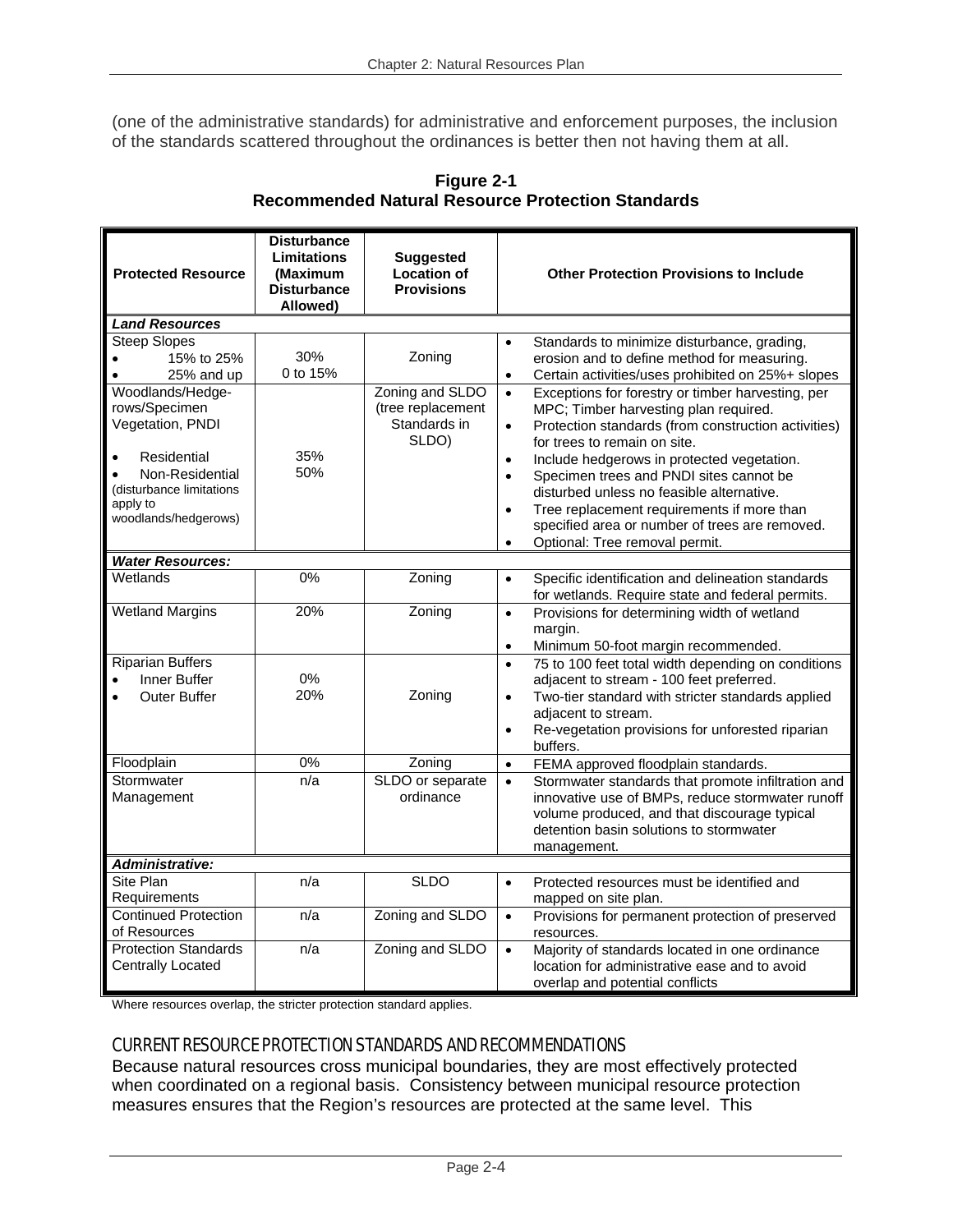consistency is key to establishing comprehensive resource protection. To determine the current level of protection provided by the nine municipalities of the Federation, a detailed inventory and critique of each municipal zoning ordinance and subdivision and land development ordinance was undertaken in 2004 (and updated in 2006). The critique was based on the minimum recommended protection standards outlined in Figure 2-1 and a summary of the results is provided in Figure 2-2 (on following page). These protection measures were considered the most important for the protection of resources on a regionally consistent basis. It is recognized that some municipalities have protection measures in place that go beyond those shown in Figures 2-1 and 2-2. This plan supports the continuation of those extra measures.

The detailed inventory of municipal ordinances along with specific recommendations for addressing identified issues is located in Appendix C and should be used in conjunction with the summary provided in Figure 2-2. Appendix C includes an inventory of the following resource protection standards: steep slopes, woodlands (including timber harvesting), specimen vegetation, hedgerows, wetlands and wetlands margins, riparian forest buffers, floodplains, and stormwater best management practices (bmps) for each of the nine municipalities.

As noted above, at a bare minimum, steep slopes, woodlands, wetlands, floodplains, and riparian forest buffer protection standards, with specific disturbance limitations, should be enacted in each municipality.

While most of the townships in the Region have a fairly wide array of basic resource protection measures in place, there are some obvious gaps as seen in Figure 2-2. The townships with more "no's" than "yes's" in their column are in particular need of expanded resource protection measures. The recommendations in Appendix C should be used by each township to make specific improvements and additions to their resource protection measures.

The assessment of resource protection measures in Figure 2-2 should be interpreted as follows:

- **Yes** Effective resource protection standards are in place.
- **Yes/R** Effective resource protection standards are in place, but a recommendation is included to address a relatively minor issue.
- **Limited** Standards are in place for the protection of the resource but a significant issue was identified that limits their effectiveness. Issues most frequently identified in this category include lack of specific disturbance limitations, need for a more stringent standard, or a lack of internal consistency creating conflicting standards.
- **No** There are no standards in place for the protection of the resource. The minimum regulations suggested in Figure 2-1 should be implemented.

# $\boxtimes$  Recommendation for the Coordination of Resource Protection Standards

ACTION 2-1 Implement consistent protection standards in each municipality in order to provide the most effective regional strategy for resource protection (in accordance with Appendix C).

Objective(s) addressed by Action 2-1: 2-A, 2-B, 2-C, 2-D, 2-G, 2-H, and 2-L.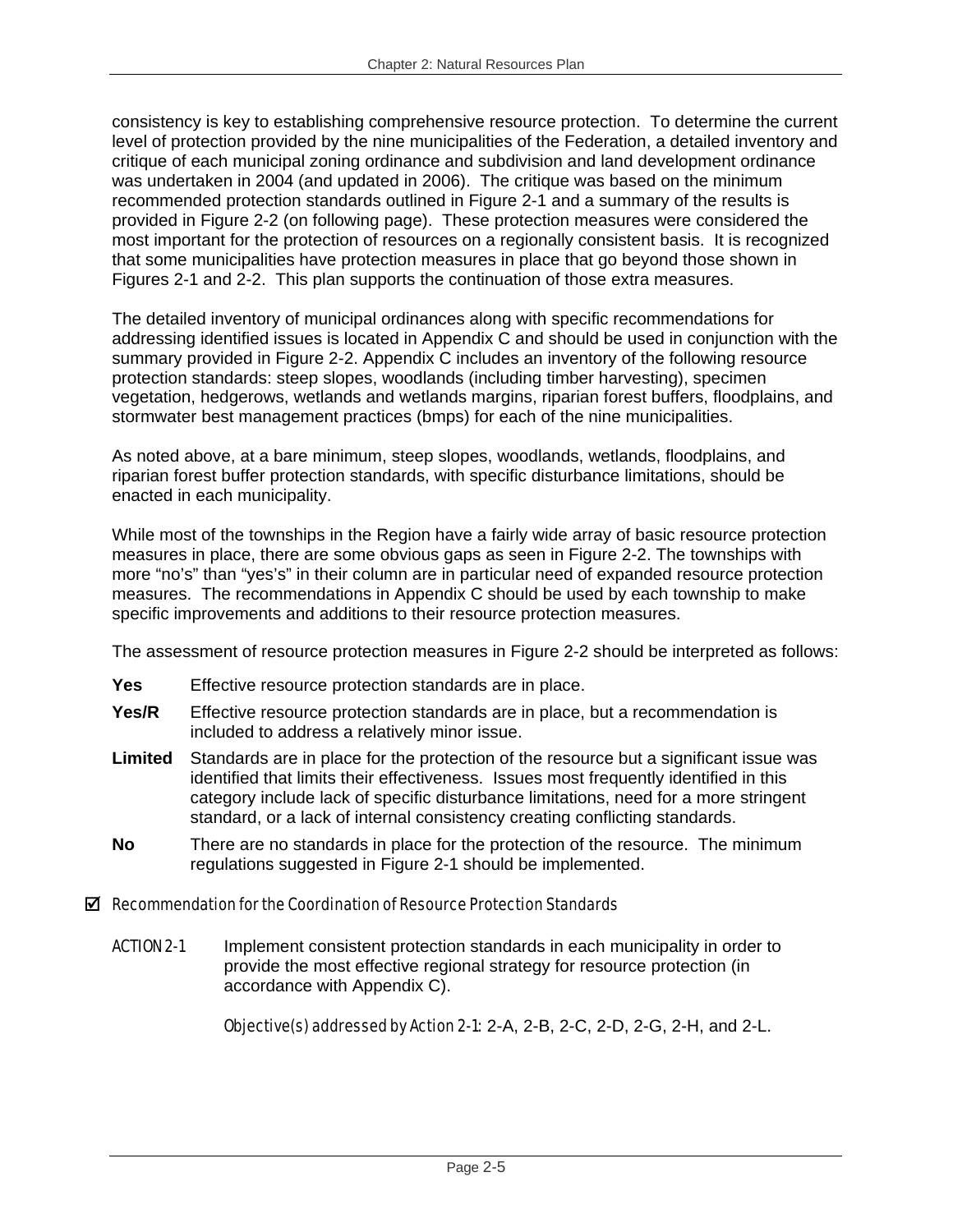#### General Observations

The following general observations about municipal resource protection standards should also be considered when updating ordinance protection standards:

- Keep the Protection Standards in a Central Location Put the majority of resource protection standards in one article of the ordinance and remove conflicting ordinance standards. In those ordinances where inconsistencies or conflicts were found, they almost invariably had resource protection measures scattered throughout various ordinance sections.
- Maximum Disturbance Limitations are Key Include a maximum disturbance limit for all applicable resources. It is better to have the applicant apply for a variance or request a waiver than to not have a bottom line to point to in the ordinance.
- Make the Standards Measurable Keep the standards as straightforward and measurable as possible. Better to have a simpler standard that can be enforced than a complicated standard that cannot be properly applied.
- Create Specific Standards for Each Resource Do not try to combine too many resources into one regulation. While floodplains, wetlands, and riparian buffers may have some common characteristics, they have different protection needs and a "one size fits all" approach may not be the best way to protect them.
- Woodland Management Plan versus Timber Harvesting Plan A woodland management plan is not the same as a timber-harvesting plan. The management plan addresses woodlands to be retained on a site. Although some trees may be removed as needed to maintain a healthy woodland, the woodland management plan is not associated with a forprofit commercial operation. A timber-harvesting plan addresses issues associated with harvesting the trees from a site on an on-going and sustainable basis generally as part of a for-profit commercial use. The need for timber harvesting regulations is of particular importance now that the MPC requires the use to be permitted by right in all zoning districts. A certified forester should be involved in the development and review of plans for maintaining or harvesting of woodlands.

# OTHER ORDINANCE PROTECTION MEASURES

In addition to the resource protection measures listed in Figure 2-1, there are other protection measures that have been implemented through municipal ordinances in the Region. These approaches can also be considered by those municipalities that want to implement additional protection measures beyond the recommended minimum. Examples of these measures are summarized below. Municipalities in the Region that have ordinances containing the listed provisions are identified. If a municipality is interested in learning more about any of these protection measures, the full ordinance provisions should be obtained from and discussed with the municipality that currently has them in place.

- Well Withdrawal Impact Study Such a study can be required for subdivisions or land developments above a specified size. The purpose of the study is to evaluate the impact of the proposed development on groundwater resources. (East Pikeland, North Coventry)
- Water System Analysis This analysis would be required for larger subdivisions or land developments. Its purpose is to determine the best long-term approach for providing adequate water supply, wastewater disposal, and stormwater recharge for the proposed development while minimizing the impact on the natural water system. (North Coventry)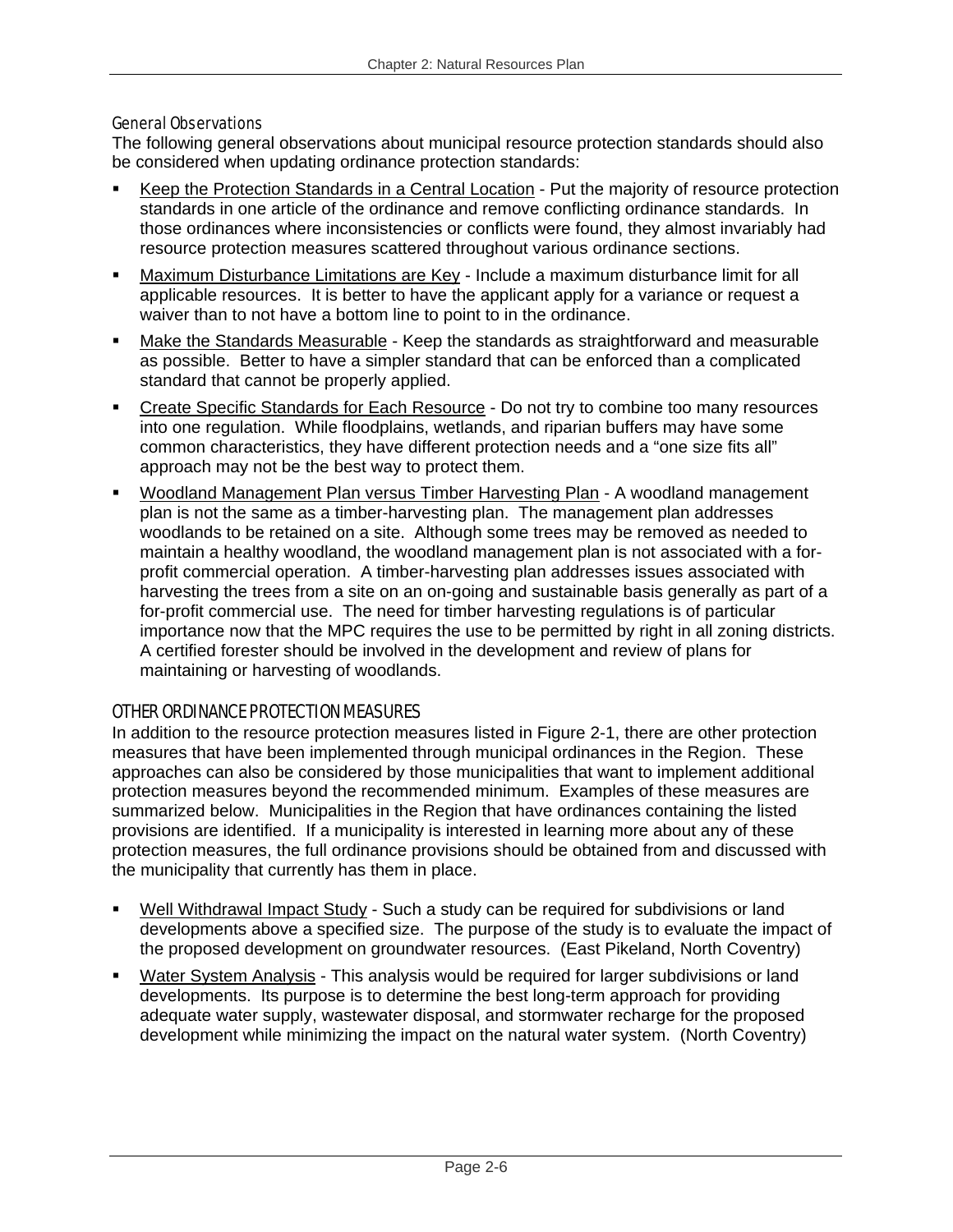|                                     |                  |                         | East                 |                        |                   | South                |                      |                |                      |
|-------------------------------------|------------------|-------------------------|----------------------|------------------------|-------------------|----------------------|----------------------|----------------|----------------------|
| Resource                            | Coventry<br>East | <b>Nantmeal</b><br>East | Pikeland             | <b>Vincent</b><br>East | Coventry<br>North | Coventry             | <b>Wallace</b>       | <b>Warwick</b> | West<br>Vincent      |
| Land Resources:                     |                  |                         |                      |                        |                   |                      |                      |                |                      |
| Steep Slopes                        | Yes/R            | Yes                     | Yes/R                | Limited                | Yes               | Limited <sup>3</sup> | Yes                  | <b>Yes/R</b>   | Limited              |
| (15-25%, 25%+)                      |                  |                         |                      |                        |                   |                      |                      |                |                      |
| Woodlands Protection                | Yes/R            | Yes                     | Limited              | -imited                | Yes               | Limited              | Limited              | Yes            | Limited              |
| equired<br>Fimber Harvesting Plan   | Yes/K            | Yes                     | $\overline{6}$       | <b>Limited</b>         | Yes               | Limited              | <b>Yes/R</b>         | Yes            | $\overline{6}$       |
| Specimer                            | Limited          | Yes/R                   | Limited              | Yes                    | Yes               | Yes                  | Yes/R                | Yes            | Limited              |
| Vegetation/PNDI Sites               |                  |                         |                      |                        |                   |                      |                      |                |                      |
| Hedgerows                           | Z                | Yes/R                   | -imited              | -imited                | Yes               | Limited              | Yes/R                | Yes            | Limited              |
| required<br><b>Tree Replacement</b> | Yes/R            | $\overline{6}$          | Yes/R                | Yes                    | Yes               | Yes                  | $\overline{a}$       | Yes            | $\overline{6}$       |
| <b>Liee Protection during</b>       | Yes              | Yes                     | Yes/R                | Yes                    | Yes               | Yes                  | Yes                  | Yes            | Yes/R                |
| construction required               |                  |                         |                      |                        |                   |                      |                      |                |                      |
| Lued Kernoval Lerrurt               | ă                | g                       | ξ                    | ξ                      | Yes               | Z                    | Yes                  | Yes            | $\frac{1}{\sqrt{2}}$ |
| <b>Water Resources:</b>             |                  |                         |                      |                        |                   |                      |                      |                |                      |
| Wetlands                            | Yes              | Yes                     | Limited              | Yes                    | Yes               | Yes                  | Yes/R                | Yes            | Yes                  |
| Wetland Margins                     | Yes/R            | γes                     | _imited <sup>4</sup> | Yes/R                  | Yes               | Limited              | $rac{1}{\sigma}$     | Yes            | Yes                  |
| <b>Riparian Buffers</b>             | Yes/R            | Yes                     | Yes/R                | Yes⁄R                  | Yes               | Yes/R                | Yes/R                | Yes            | Yes/R                |
| Floodplain                          | Limited          | Yes                     | Yes                  | Yes                    | Yes               | Yes                  | Yes                  | Yes            | Yes                  |
| Stormwater BMP's                    | Yes/R            | Limited                 | Yes/R                | Yes/R                  | Yes/R             | ξ                    | $\frac{1}{\sqrt{2}}$ | Yes            | Yes/R                |
| Administrative:                     |                  |                         |                      |                        |                   |                      |                      |                |                      |
| Plan Requirements for               | Yes/R            | Yes/R                   | Limited              | Yes                    | Yes               | Limited              | Yes                  | Yes            | Yes                  |
| Natural Resources                   |                  |                         |                      |                        |                   |                      |                      |                |                      |
| Provisions for                      | Z                | Mo                      | $\frac{2}{5}$        | Limited                | Yes               | Limited              | Yes                  | <b>Yes/R</b>   | Yes                  |
| continued protection                |                  |                         |                      |                        |                   |                      |                      |                |                      |
| <b>Protection Standards</b>         | Yes              | Yes                     | Limited              | Yes                    | Yes               | Yes                  | <b>Yes/R</b>         | <b>Yes/R</b>   | Limited              |
| Centrally Located                   |                  |                         |                      |                        |                   |                      |                      |                |                      |

# **Figure 2-2**<br>Assessment of Existing Natural Resource Protection Measures **Assessment of Existing Natural Resource Protection Measures Figure 2-2**

 $^3$  PNDI sites are protected, "limited" designation applies to specimen vegetation.<br>4 Ordinance contains three conflicting standards. 3 PNDI sites are protected, "limited" designation applies to specimen vegetation. 4 Ordinance contains three conflicting standards.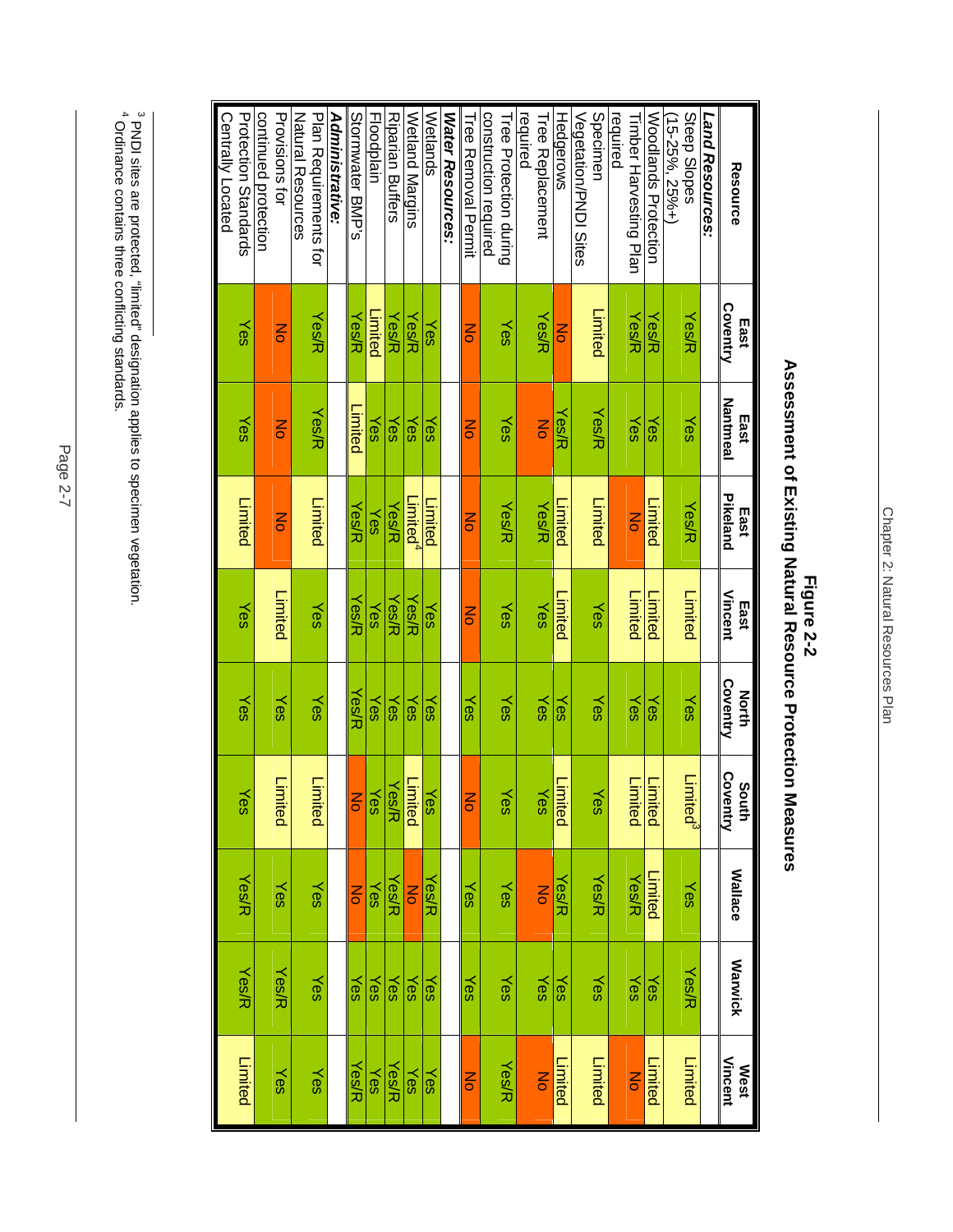- No Negative Impact on Water Balance The subdivision and land development ordinances can contain provisions requiring that new development or the expansion of existing development cannot have a negative impact on the water balance after the development occurs as compared to predisturbance conditions. (Wallace, West Vincent)
- Application of Standards The resource protection provisions can be worded so that they apply to building permits, zoning variances, special exceptions, and conditional uses, as well as to subdivision and land development proposals. (South Coventry, North Coventry)
- "Growing Greener" Provisions Several municipalities in the Region have incorporated Natural Lands Trust's Growing Greener standards into their ordinances. This planning concept entails a four-step process for designing open space subdivisions that ensures that sensitive environmental features are considered first when planning the development. Site constraints are also used to determine the maximum permitted density or number of units on the site. (North Coventry, Wallace, West Vincent)
- Water Resource Protection Overlay District A separate overlay district can be established devoted to the protection of water resources. An overlay map of "Water Resource Protection Areas" identifying regional aquifer, fracture traces, surface water threats, and groundwater threats is included in the zoning ordinance. (The basis of these mapped areas is described in detail the text.) Certain uses, which could have a potential negative impact on water resources, have additional regulations applied to them if they are proposed in the water resources protection overlay area. This district can also contain the protection provisions for wetlands, high groundwater areas, stream buffers, fill and grading activities, erosion and sedimentation control, and stormwater management related to building construction. (West Vincent)

# RESOURCE PROTECTION MEASURES

This section provides recommendations for resource protection measures that complement and supplement ACTION 2-1 and the recommendations included in the individual municipal tables in Appendix C.

# RELATIONSHIP BETWEEN RESOURCES

It is important to understand the correlation that exists and is necessary to maintain amongst the Region's natural resources. Although not always physically connected, the status or condition of land, water, and biotic resources will impact the status or condition of related resources. For example, the disturbance of an area of woodland on a steep slope will have a direct impact on the associated slope and the stream corridor at the bottom of the hill. The removal of the vegetation and associated root systems will severely reduce the underlying soil's holding capacity, increasing erosion and sedimentation and significantly reducing the soil's infiltration capacity and the quality and recharge of groundwater. The understanding of this relationship is a key issue to be addressed when analyzing natural resources and when developing recommendations for management and protection.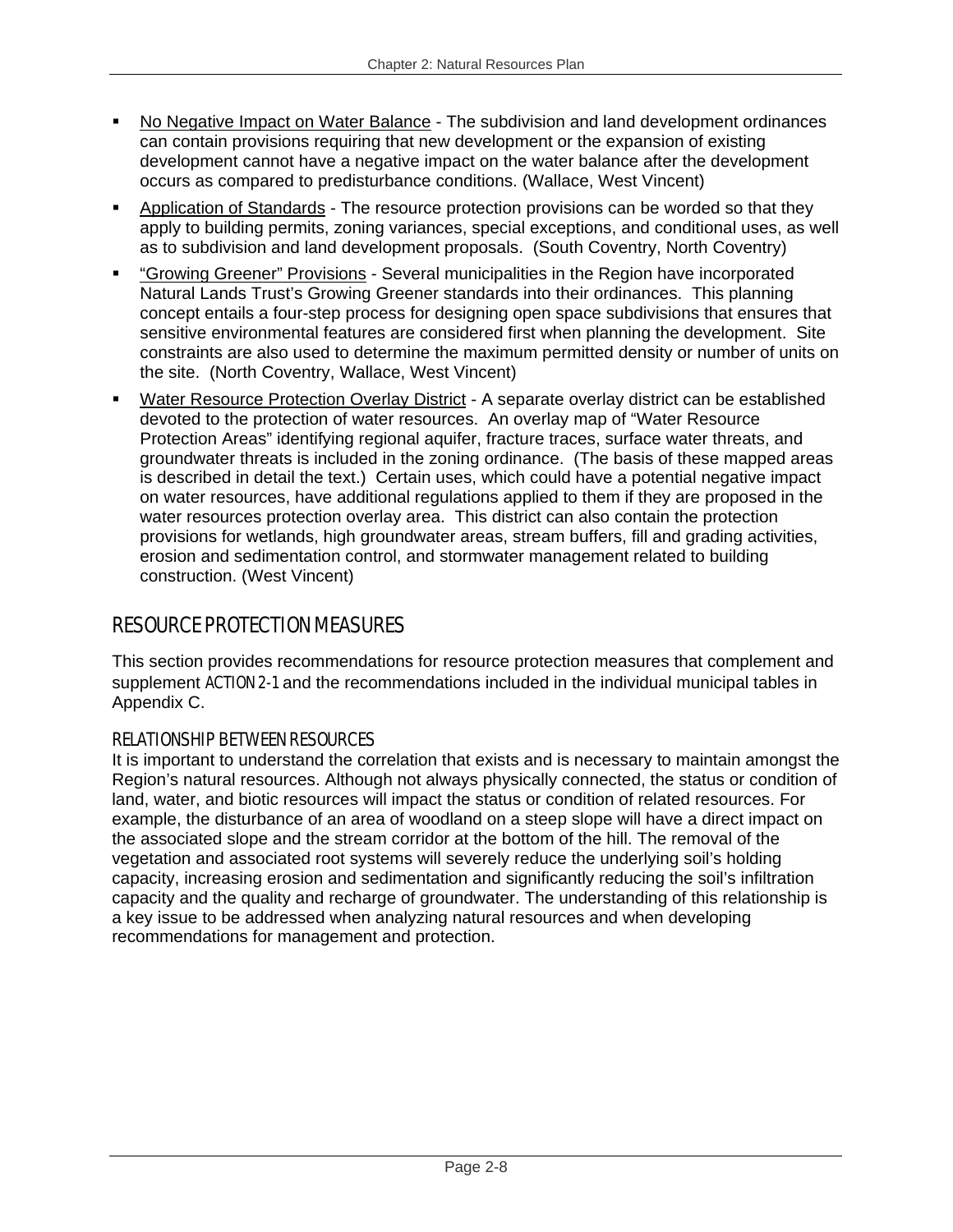#### WATER RESOURCES

Water is the single most important resource and its protection in regards to both quality and quantity is a primary goal of the Natural Resources Protection Plan. Proper management of water resources is necessary to 1) meet growing demands for its use, 2) protect it from degradation, and 3) maintain and improve water quality, wherever possible. Watersheds of the Region serve as a source of drinking water for communities beyond the boundaries of this Region. Therefore, the management of water resources within the associated watersheds has far-reaching implications.

#### Related Plans and Studies:

*Water Resources Management Study* – Prepared by the Federation of Northern Chester County Communities with assistance from the Chester County Planning Commission. Although the status of water resources has changed and been impacted by development since this study was completed in 1988, the data included in this study and discussion of the role of local government in water resource management is still applicable.

*Sustainable Watershed Management for Northern Chester County Watersheds - A Model Program to Balance Water Resources and Land Development in the Schuylkill River Tributary Watersheds –* Prepared by the Green Valleys Association with assistance from Cahill and Associates and the Brandywine Conservancy. This Plan contains comprehensive data for the Watersheds of Northern Chester County and establishes goals for sustainable watershed management which focus on the impact of development on water resources. In addition, the Plan includes a "Water Balance Model" that evaluates present and future conditions in terms of groundwater based on existing or proposed land use.

*Watersheds: An Integrated Water Resources Plan for Chester County, Pennsylvania and Its Watersheds* – Prepared by the Chester County Water Resources Authority. *Watersheds* includes numerous municipal implementation strategies for the effective protection and management of water resources. Chapter 7 of *Watersheds*, entitled "Stakeholder Roles - Opportunities for Stewardship" outlines twelve categories of strategies for municipal implementation. Section 13.3 of the *Chester County Water Resources Compendium* (the accompanying technical documentation for *Watersheds*) includes extensive and specific recommendations for municipalities to implement the twelve strategies shown in Figure 2-3.

#### **Figure 2-3**

#### **Twelve Categories of** *Watersheds* **Strategies for Municipal Implementation**

- 1. Involving the Public in Watershed Stewardship
- 2. Providing Water-Based Recreation and Cultural Resources
- 3. Establishing Networks of Forested Riparian Buffers
- 
- 4. Using Conservation (Low Impact) Development Designs<br>5. Protecting Natural Resources through Land Preservation 5. Protecting Natural Resources through Land Preservation
- 
- 6. Protecting Ground Water Quality<br>7. Protecting Sources of Public Drin 7. Protecting Sources of Public Drinking Water Supplies<br>8. Agricultural and Landscape Management
- Agricultural and Landscape Management
- 9. Reducing Stormwater and Flooding Impacts
- 10. Natural Stream Restoration and Stabilization
- 11. Protecting Ground Water Balances and Stream Baseflow
- 12. Integrated Water Resources Planning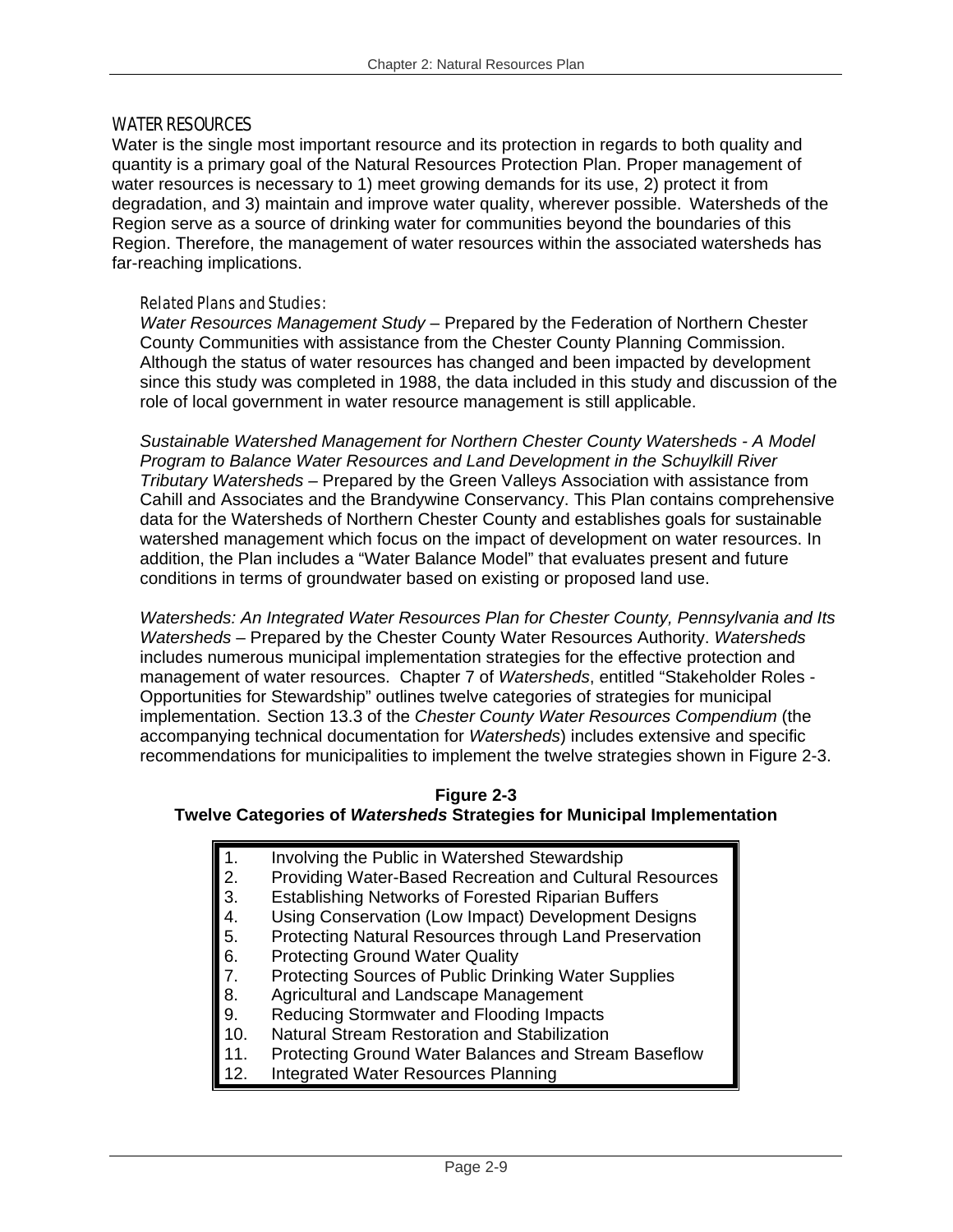*Watershed Action Plans* - *Watershed Action Plans* have been prepared for the following Watersheds: French Creek, Brandywine Creek, Pigeon Creek, Pickering Creek, and the Stony Run. These include 1) a detailed discussion of the watershed characteristics, 2) prioritized management needs and priorities, and 3) management objectives and recommended actions.

Areas of Concern: *Watersheds* and the complementing *Watershed Action Plans* have identified areas within the Region that have flooding concerns. Two areas identified as "regional flooding concerns" include the Lower Branch of the French Creek in Phoenixville Borough and the East Branch of the Brandywine Creek in Downingtown Borough. While these isolated areas bear the brunt of the Region's flooding, addressing these concerns can only be done on a regional basis. A similar approach should be applied to smaller floodprone areas that cross municipal jurisdiction.

#### $\boxtimes$  Recommendation For the implementation of Water Resources Plans and Studies

ACTION 2-2 Implement the applicable recommendations of the *Sustainable Watershed Management Plan*, *Watersheds,* and the applicable *Watershed Action Plans*.

Objective(s) addressed by Actions 2-2: 2-B, 2-C, 2-D, 2-E, 2-F, 2-K, and 2-L.

#### STORMWATER MANAGEMENT

These include 1) a detailed discussion of the watershed characteristics, 2) prioritized management needs and priorities, and 3) management objectives and recommended actions. The goal of BMP's is to employ the most suitable technique or combination of techniques that will best manage the stormwater flow and protect water quality based on an evaluation of site conditions and planning requirements. The implementation of BMP's can address the ten principles of stormwater management:

#### Ten Principles of Stormwater Management

- Minimize the volume of stormwater runoff generated;
- Define "predevelopment condition" as "woodland, pasture, or meadow condition;"
- **Promote infiltration to protect ground water recharge and reduce runoff;**
- **Protect water quality by removing pollutants prior to discharge to streams;**
- **Protect instream channels and geomorphology conditions;**
- Reduce impacts of development to flood flows;
- **Protect adjacent lands from direct stormwater discharge;**
- Ensure long-term operation and maintenance of stormwater facilities;
- **Establish forested riparian buffer networks; and**
- **Protect wetlands and floodplains to reduce runoff and flooding.**

In general, BMP methods are less intrusive and blend in better with the natural landscape than standardized pipe-and-basin methods and can be implemented through 1) the stormwater management section of the subdivision and land development ordinance or 2) as a stand-alone stormwater ordinance.

#### Hierarchy of Techniques

Within the stormwater management regulations, a hierarchy of techniques and site design criteria should be established with the most protective techniques at the top of the hierarchy. Techniques at the top of the list emphasize infiltration practices over detention practices. The ordinance should require that an applicant prove that soils and site conditions are not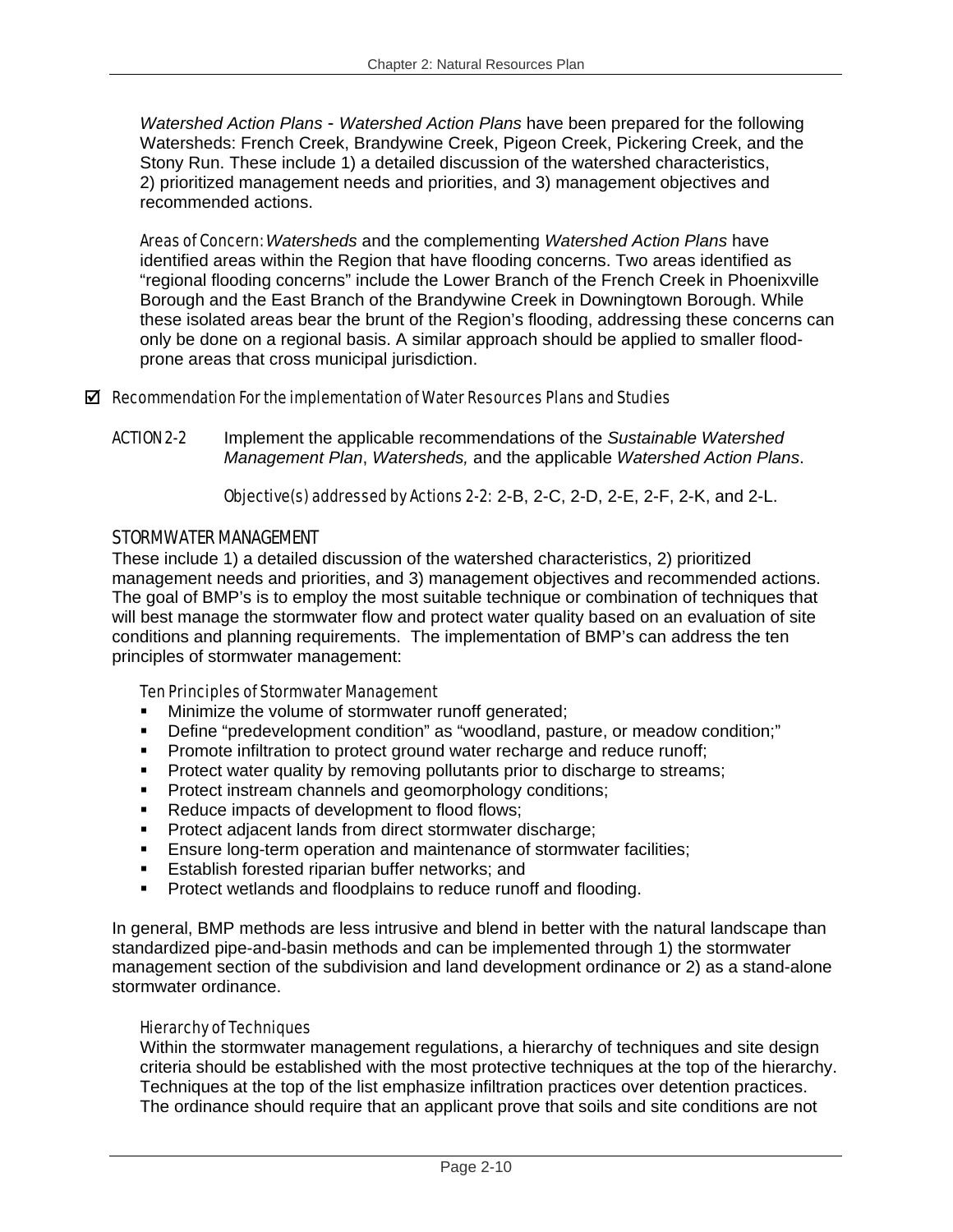suitable to accommodate infiltration facilities before the use of traditional detention basins can be considered. BMP facilities are usually implemented in combination for the most effective management of stormwater runoff.

#### State Stormwater Regulations

The National Pollutant Discharge Elimination System (NPDES) Phase II stormwater regulations recently enacted by the Commonwealth affect seven of the nine municipalities within the Northern Federation as of March 2003 (Warwick and East Nantmeal Townships do not require an MS4 Permit at this time). Originating from the Federal Clean Water Act, these regulations require municipalities to identify and eliminate sources of non-point source pollution to the waters of the Commonwealth, and are primarily focused on pollutants associated with stormwater runoff. Municipalities are required to regulate erosion and sediment control associated with land development, and post-construction stormwater management systems to reduce the discharge of non-point source pollution and stormwater runoff into streams. Municipalities are also required to maintain public education and public involvement programs to increase the use of pollution protection measures by the public, and to establish "good housekeeping" practices on all municipal properties to reduce the impacts of stormwater runoff.

The PA Stormwater Management Act of 1978 (PA Act 167) requires all counties to prepare stormwater management plans for each watershed to address stormwater runoff from development. Each municipality in the watershed must implement the stormwater management criteria developed by these plans within their stormwater ordinances. PA Act 167 plans have not yet been completed for the watersheds within the Northern Federation, although a plan for Valley Creek watershed will be completed in 2008.

#### Related Plans and Studies:

*Model Stormwater Management Ordinance -* The Chester County Water Resources Authority (WRA) has developed a model stormwater management ordinance based on the ten principles of stormwater management, as listed above. This model ordinance addresses all components found in an Act 167 stormwater management ordinance. The Model Stormwater Management Ordinance is considered a comprehensive model that can be adapted to meet the needs of any municipality in the county and can simply be downloaded from the WRA website. This Ordinance has been and/or is being considered for adoption by several municipalities in Chester County

#### $\boxtimes$  Recommendation For Stormwater Management

ACTION 2-3 Implement stormwater management ordinances that include best management practices and design criteria, such as those within the Model Stormwater Management Ordinance developed by the Chester County Water Resources Authority or similarly comprehensive stormwater management regulations.

Objective(s) addressed by Actions 2-3: 2-B, 2-C, 2-D, and 2-E.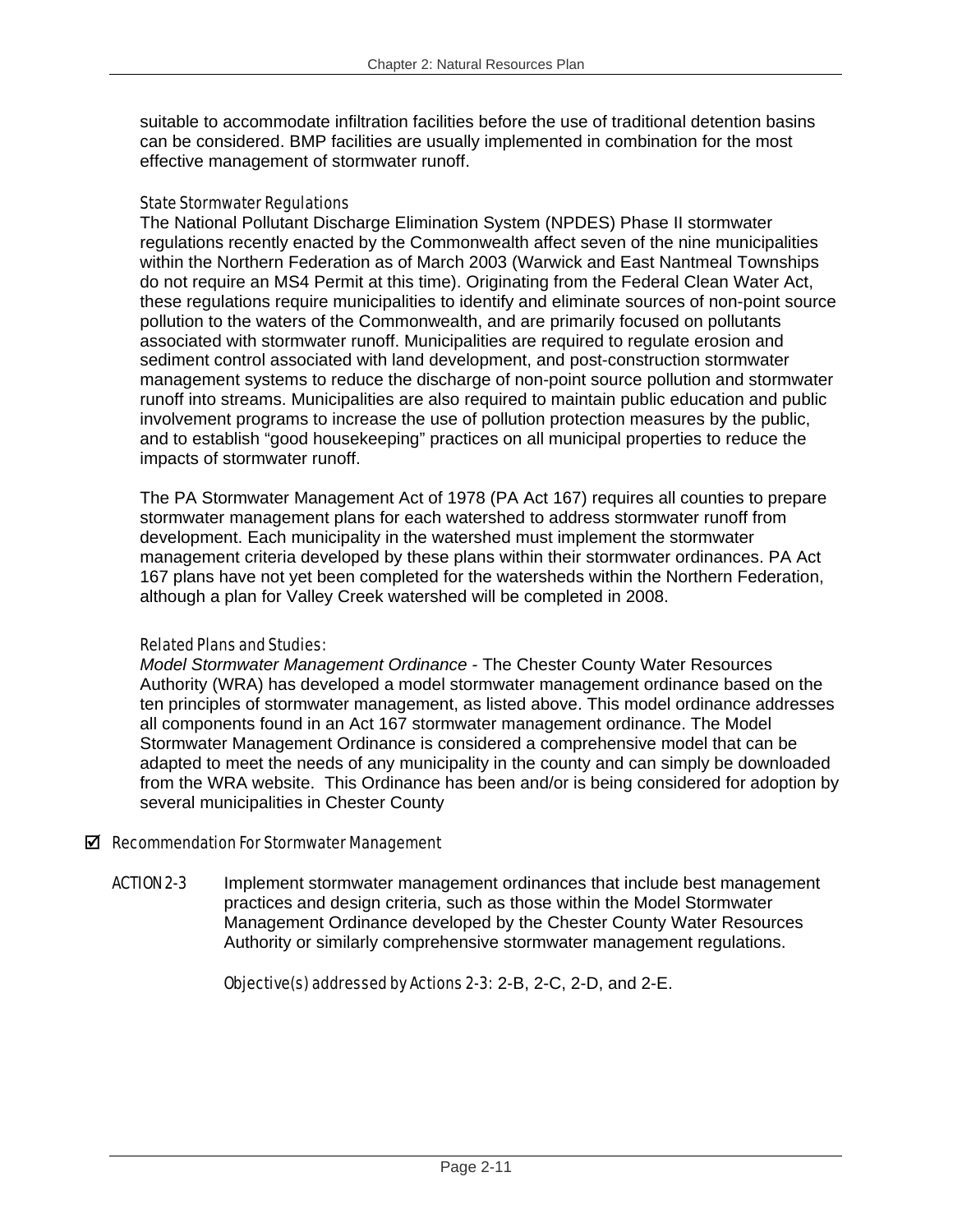#### EROSION AND SEDIMENTATION CONTROL

In addition to stormwater management, BMP's also accommodate a reduction in soil erosion and sedimentation during and after the construction phase. If they have not already done so, municipalities in the Region should amend their individual subdivision and land development ordinances with provisions that address erosion and sedimentation control. See CCCD discussion below.

#### Chester County Conservation District Reviews

The Chester County Conservation District (CCCD) provides a review service for any project that disturbs one or more acres of land during the life of the subdivision or land development. In order to further protect against soil erosion and sedimentation, however, municipalities can enter into a memorandum of understanding with the Conservation District that enables them to review erosion and sedimentation controls proposed on smaller development sites. The Conservation District can also review municipal erosion and sedimentation standards to ensure they are comprehensive.

#### $\boxtimes$  Recommendations for Erosion and Sedimentation Control

The actions that follow are in sequential order:

- ACTION 2-4 Establish a partnership with the CCCD and take advantage of the review service offered by the District.
- **ACTION 2-5** Review and revise, as necessary, soil erosion and sedimentation regulations to bring it into compliance with CCCD recommendations and/or standards.

Objective(s) addressed by Actions 2- 4 and 2-5: 2-A, 2-C, 2-D, 2-E, and 2-G.

#### IMPERVIOUS COVERAGE

Impervious coverage refers to areas or structures that restrict the infiltration of stormwater. For example, an asphalt driveway or swimming pool restricts the infiltration of stormwater promoting additional runoff while a garden or wildflower meadow slows stormwater runoff while accommodating infiltration to groundwater. See Figure 2-4. The percentage of impervious coverage permitted for specific uses (residential, commercial, institutional, or industrial) should be limited to the amount necessary to accommodate facilities such as driveways, primary structures, and accessory structures in order to avoid unnecessary additional impervious surfaces.

#### Porous Paving Options

The use of porous paving facilities can further reduce the need for additional impervious surfaces. There are two forms of porous or pervious paving:

- 1) A permeable paving material, comprised of an arrangement of interlocking, prefabricated, perforated blocks, laid on a soil base and providing a stable pervious surface for low-volume vehicular use. Therefore, it can be utilized in overflow parking situations, areas requiring only emergency access, and driveways.
- 2) Porous pavement, which is a type of pavement that looks and performs similarly to standard asphalt or concrete, allows rain and snowmelt to pass thru it reducing runoff from the site and surrounding area. Porous pavement can and has been used in parking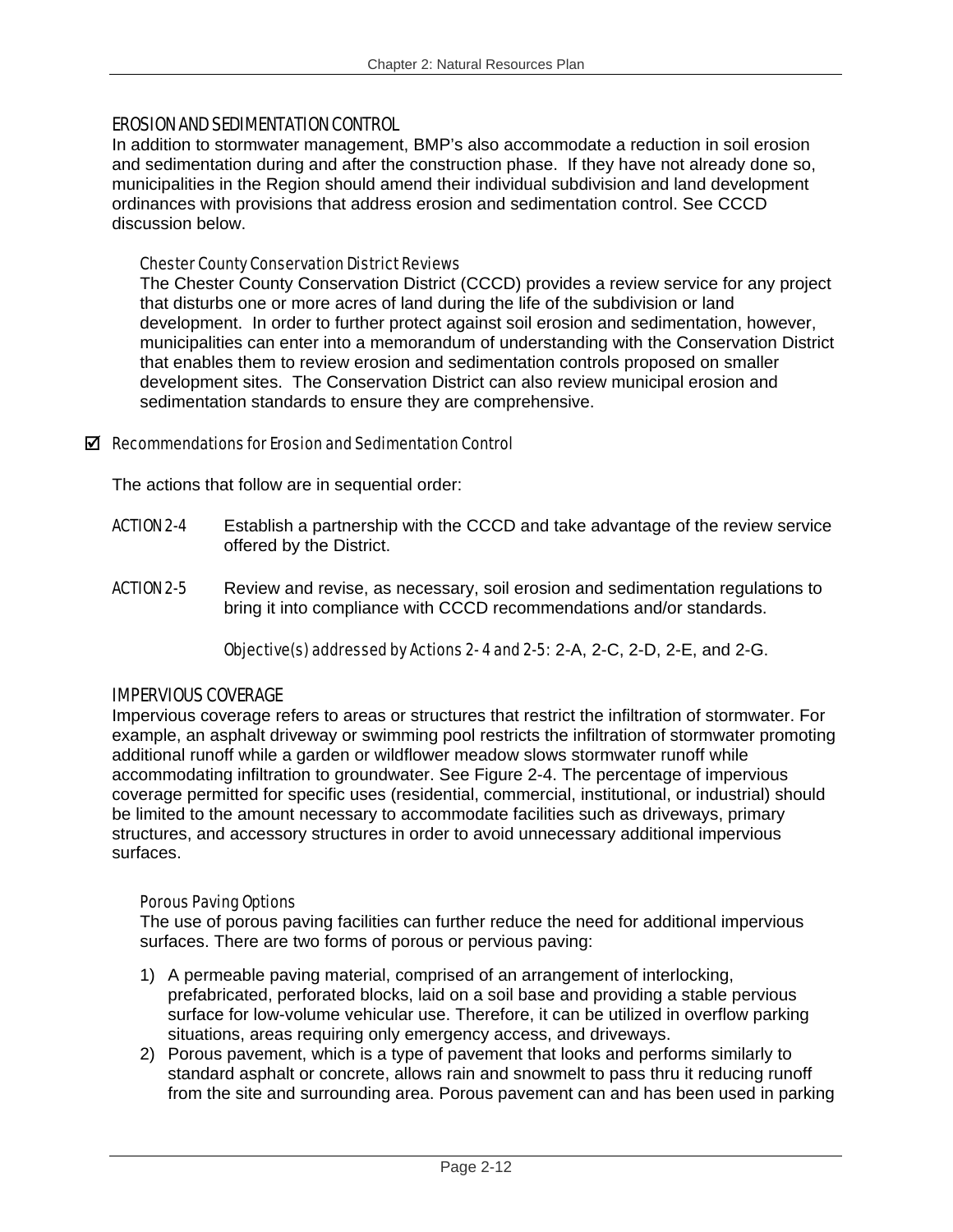areas and other low speed vehicular facilities such as driveways. Keep in mind, unlike standard asphalt or other impervious paving materials, porous pavement requires regular maintenance to ensure that the porosity of the paving material has not been damaged or in any way compromised by pollutants or debris associated with vehicular facilities.



# $\boxtimes$  Recommendations for the Reduction of Impervious Coverage

- **ACTION 2-6** Review and amend impervious surface percentages in each municipal zoning ordinance, as necessary, to reduce the amount of impervious surfaces while increasing the amount of infiltration area associated with subdivision and land development in all zoning districts.
- **ACTION 2-7** Review and amend requirements in municipal ordinances to allow the use of porous paving in certain applications to promote the use of this alternative to standard asphalt paving.

Objective(s) addressed by Actions 2- 6 and 2-7: 2-A, 2-B, 2-D, 2-G, and 2-L.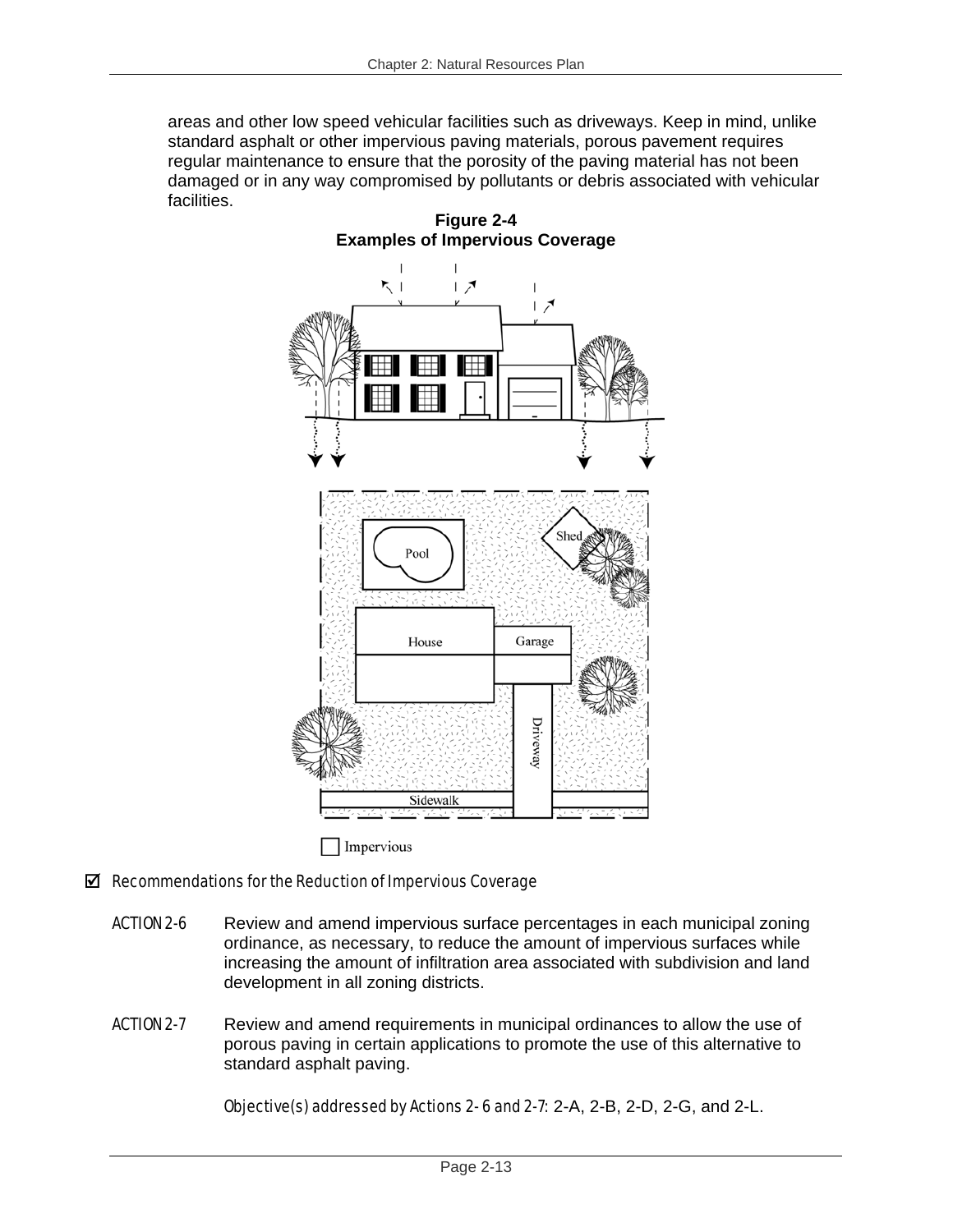#### WOODLANDS PROTECTION

Woodlands and other vegetation provide protective ground cover and stability for soils on steep slopes and contribute to stream water quality. Canopies of trees also play an important role in reducing the amount and intensity of rainfall, providing shade, and reducing the impacts of temperature extremes. Woodlands also serve as buffers from the wind, visual infringements, and noise while also providing scenic quality and retaining and/or increasing land value.

#### Native and Invasive Plant Species

As is the case in much of the Northeast, the edges and interior of woodlands are being overrun by invasive, introduced plant species. Characteristics of these invasive plants include a rapid growth rate, adaptability, high reproduction rate, and a lack of control mechanisms in the local environment. Species including the Norway Maple, Multiflora Rose, Autumn Olive, Oriental Bittersweet, Japanese Honeysuckle, and Mile-a-Minute Weed are overrunning the native species and becoming a dominant species throughout the county and Region. While they provide cover and food for some wildlife, introduced invasive species have displaced much of the native vegetation, resulting in a reduction of plant and wildlife (natural) diversity.

Invasive plant species impair forest regeneration by creating such dense masses that native tree species will not grow or their growth is impeded. An example is the Multiflora Rose, especially where it grows along streams, because it is an unsuitable food source for local wildlife and limits the amount of suitable detritus (plant debris) reaching the stream. Overall, invasive plant growth can impede the lifespan of a woodland by actually decreasing the capacity of the woodland to regenerate itself.

The use of native plants provides several benefits over invasive species including their adaptation to local climate and promotion of natural diversity. Landscaping and street tree regulations adopted by the Region's municipalities should promote and/or require the use of native species. A list of acceptable plants should be included in municipal ordinances. Further, these ordinances should prohibit the use of invasive vegetation and include a list of invasive species to accommodate the identification of these species. Finally, the Region should provide residents with a list of native plant species and invasive plant species and encourage the use of the former when choosing these plants for residential landscaping applications. See Appendix D: Recommended Plant Lists.

#### Plant Characteristics

One of the most important things to consider when choosing a plant species for a specific use is the plant's characteristics. These characteristics include growth habit, height and width at maturity, light sensitivity and/or requirements, and soil requirements. For example, certain plant species are appropriate for use as street or parking area trees because they are tolerant to salt-spray, soil compaction, pollution, and other typical urban or vehicular conditions. In addition, plant species to be used for specific applications may require special handling while being raised as nursery stock such as pruning to allow pedestrian circulation along a sidewalk.

Groups of plant materials that should be considered include: medium and large canopy trees; medium and large street/urban trees; evergreen trees, deciduous shrubs; evergreen shrubs; and wetlands and riparian forest buffer species. Further, plant lists should be revised to require the use of a variety of plant species in order to limit the impacts of monoculture in the local plant community.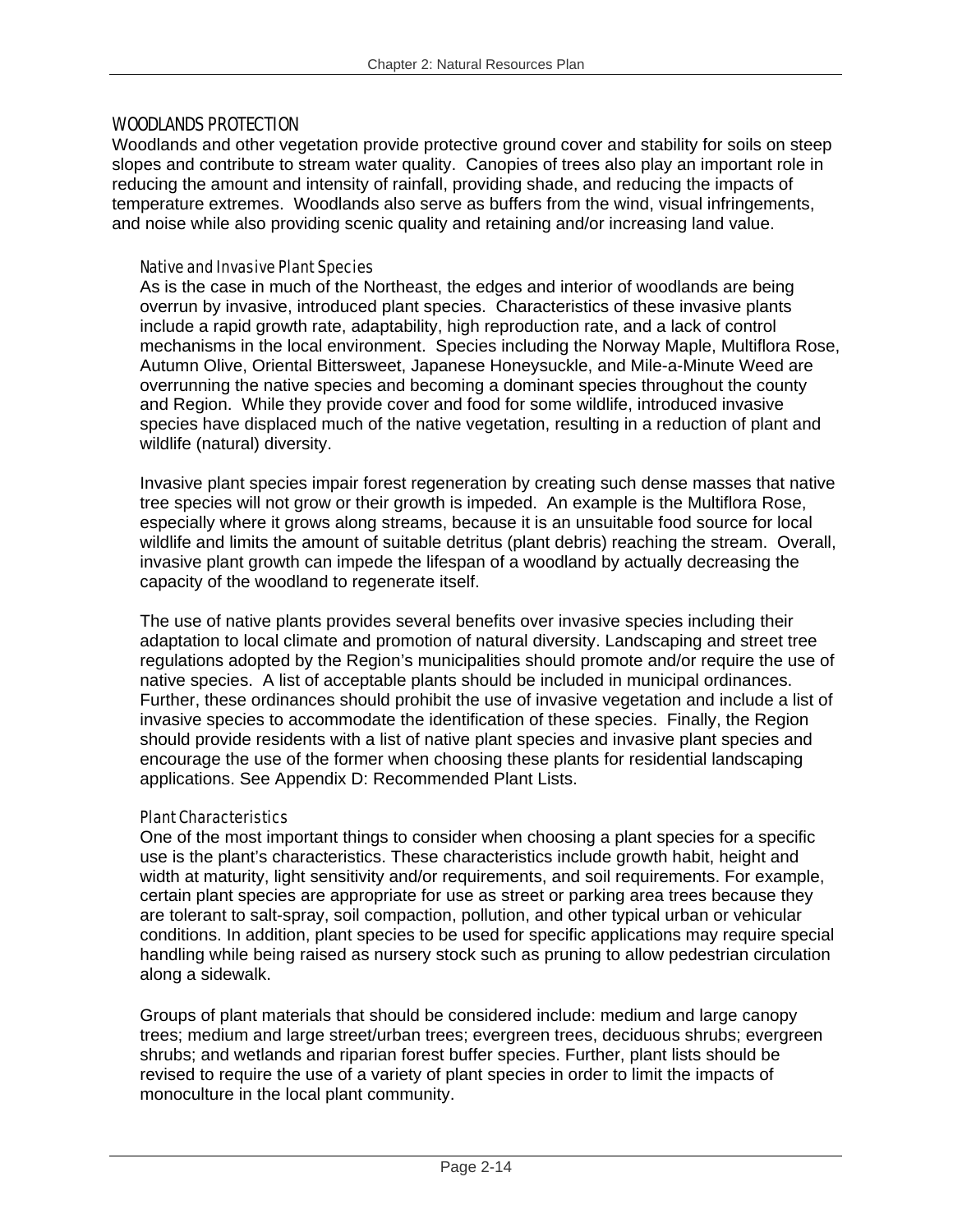#### Tree Protection Zone (TPZ)

An important consideration in the protection of woodlands and specimen trees is the implementation of measures to ensure that the trees identified for preservation are not damaged during the construction phase. To accomplish this, a tree protection zone or similar designation (generally encompassing the drip line of the trees) should be delineated on both the site plan and on the ground through the use of colored tape or fencing. Encroachment of heavy equipment into this area shall be prohibited. Without these additional protection measures, many of those trees which were to be preserved are not likely to survive the construction phase.

**Figure 2-5 Tree Protection Zone (TPZ)** 



Although specific criteria should be set forth in each individual municipal ordinance, the following is a general guideline: The TPZ shall be fifteen feet from the trunk of the tree to be retained, or the distance from the trunk to the drip line, whichever is greater. Where there is a group of trees or woodlands, the TPZ shall be the aggregate of the protection zones for the individual trees. See Figure 2-5.

#### $\boxtimes$  Recommendations for preserving vegetation and woodlands, promoting the use of native plant species, and prohibiting the use of invasive species

- ACTION 2-8 Review and revise plant lists in municipal ordinances to identify and promote the use of a diversity of native plant species and prohibit the use of invasive plant species.
- **ACTION 2-9** Review and revise plant lists in municipal ordinances in order to specify groups of plants that are appropriate or adaptable to specific planting situations.
- **ACTION 2-10** Review and consider the implementation of recommendations that address the protection of the Hopewell Big Woods and Pennsylvania Highlands.
- **ACTION 2-11** Revise the development and design standards section in each municipal subdivision and land development ordinance to include Tree Protection Zone specifications. In addition, any Tree Protection Zones should be identified on the conservation plan that is required with the submittal of a preliminary plan. See Figure 2-5.

Objective(s) addressed by Actions 2- 8 thru 2-11: 2-B, 2-C, 2-G, 2-H, and 2-I.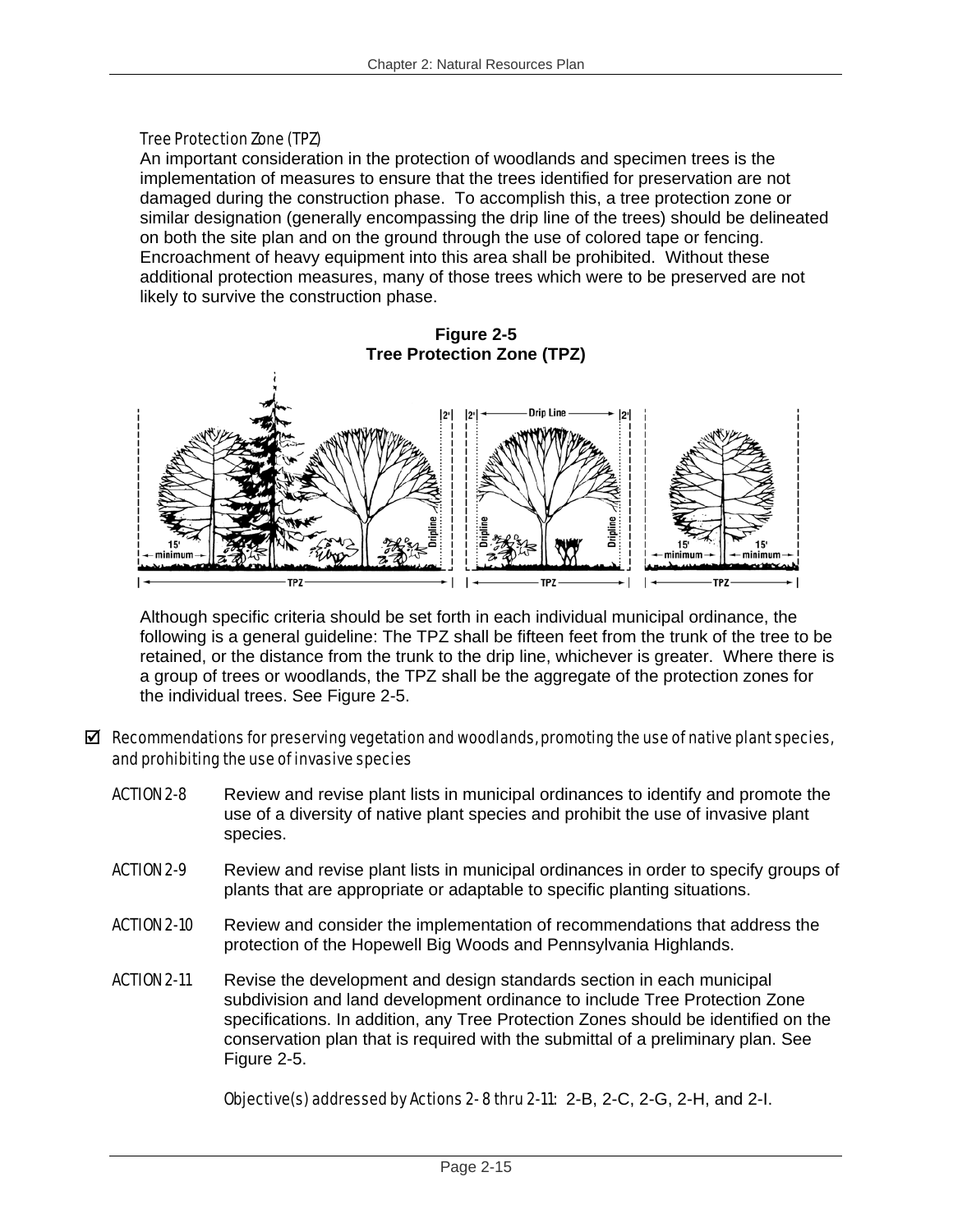#### WILDLIFE HABITAT/NATURAL DIVERSITY

Providing connected high quality resource and habitat areas that are large enough to sustain a variety of wildlife and plant species is needed to maintain natural diversity. Natural diversity is the total variety and variability of living organisms and the ecological habitats in which they occur. Implementing and enforcing consistent protection standards for a broad range of natural resources throughout the Region will help to preserve many of these important habitats. See ACTION 2-1.

Habitat pertains to a Region or area where a plant or animal naturally grows or lives. There are several major habitats found in this general area of Chester County and they include: streams and wetlands, wooded stream corridors, woodlands, open lands, and hedgerows. The importance of these habitats to natural diversity is discussed in detail in Chapter 7: Natural Resources Inventory.

By allowing conservation development as an option in the zoning ordinance, the integrity of larger areas of habitat can be maintained. The implementation of a Transfer of Development Rights program, while more steps are required, is another option for preserving large areas of open space. The ordinance measures, in combination with the other open space protection measures discussed in this Plan, should facilitate the maintenance and protect the integrity of diverse natural habitats.

#### $\boxtimes$  Recommendation for maintenance of Wildlife Habitat and Natural Diversity

See ACTION 2-1.

#### OPEN SPACE/WILDLIFE CORRIDORS/GREENWAYS

In response to the growth that has occurred in the Region, municipalities, private organizations, and state and county governments have established areas of protected open space such as parks, easements, greenways, and nature preserves. Unfortunately, too many of these protected lands are configured as isolated parcels surrounded by land that is either developed, or has the potential to be developed (based on municipal land use plans and zoning map designations). The key to reducing the isolation of open space areas is to link those areas into an integrated regional network.

#### Open Space Network

In an open space network, protected open spaces are linked together by greenways or trails. Linking open space facilities increases the recreation potential of each individual open space facility and can reduce reliance on the automobile.

An open space network also includes nature preserves and wilderness areas linked together by wildlife corridors. These corridors allow animal populations to roam as they do under natural or undisturbed conditions. Of course, wildlife is not restricted only to wildlife corridors. As a result, an open space network serves two functions: it provides for human recreation and connection, and wildlife migration.

#### Related Plans and Studies:

*Linking Landscapes: A Plan for the Protected Open Space network in Chester County, PA*. Chester County Planning Commission, 2002.

*Open Space Planning: A Guide for Municipalities*. Chester County Planning Commission, 2005.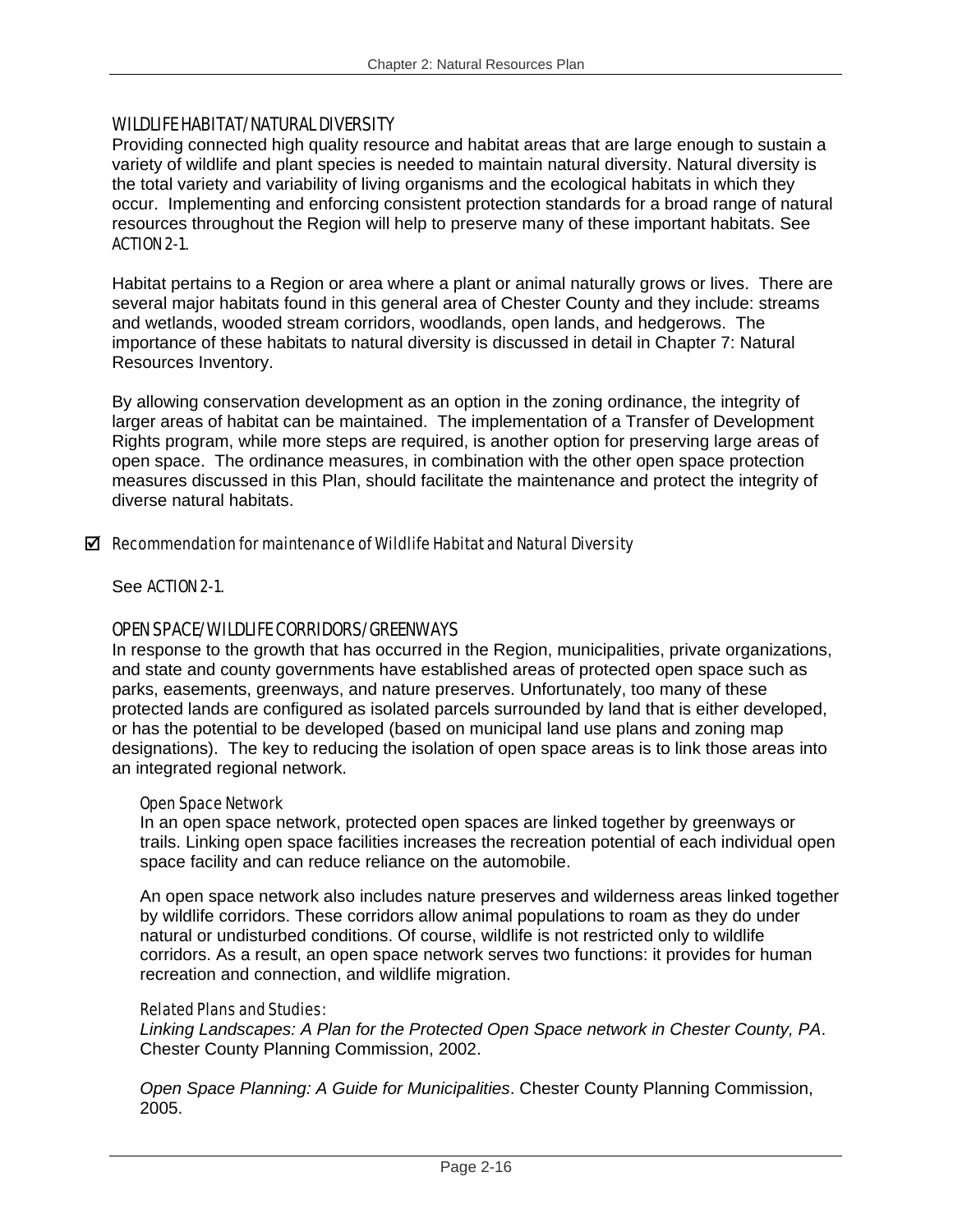#### $\boxtimes$  Recommendations for the Establishment of Open Space/Wildlife Corridors/Greenways

The actions that follow are in sequential order:

- **ACTION 2-12** Review municipal open space resources maps and develop a map of public and private open space resources in the Region in order to identify where connection of these resources by open space/wildlife corridors/greenways is possible.
- ACTION 2-13 Revise municipal land use plans and zoning regulations to promote and/or require the implementation of open space/wildlife corridors/greenways through the development process and/or municipal acquisition.

#### Objective(s) addressed by Actions 2-12 thru 2-13: 2-I and 2-J.

# LAND USE MEASURES

There are several planning tools that address natural resource protection on an area-wide basis from a land use perspective and they include:

- Directing growth to the most appropriate areas;
- Conservation development:
- Net-out of Natural Resources;
- Transfer of Development Rights; and
- **Agricultural Zoning.**

## DIRECTING GROWTH TO THE MOST APPROPRIATE AREAS

To protect those areas with sensitive natural resources (identified in Chapter 7) municipal plans and ordinances should direct future growth away from resource protection areas. In addition, plans should set policy for infrastructure in areas considered most appropriate for future development and avoid extensions into other areas designated for resource protection.

#### Related Plans:

*Landscapes: Managing Change in Chester County* – prepared by the Chester County Planning Commission. *Landscapes* encourages the establishment of growth boundaries in order to direct growth to the most appropriate areas. The Livable Landscapes map identifies six Landscapes: Natural, Rural, Rural Center, Urban, Suburban, and Suburban Center. The Plan provides guidelines for land uses in each of these categories while permitting the local municipality to establish specific design standards for their community, such as density of uses.

*Regional Land Use Plan* – prepared by the Federation of Northern Chester County Communities with assistance from the Chester County Planning Commission. The Plan includes an extensive inventory and analysis of land use trends and municipal and regional planning recommendations including resolution of municipal border conflicts and land use planning coordination.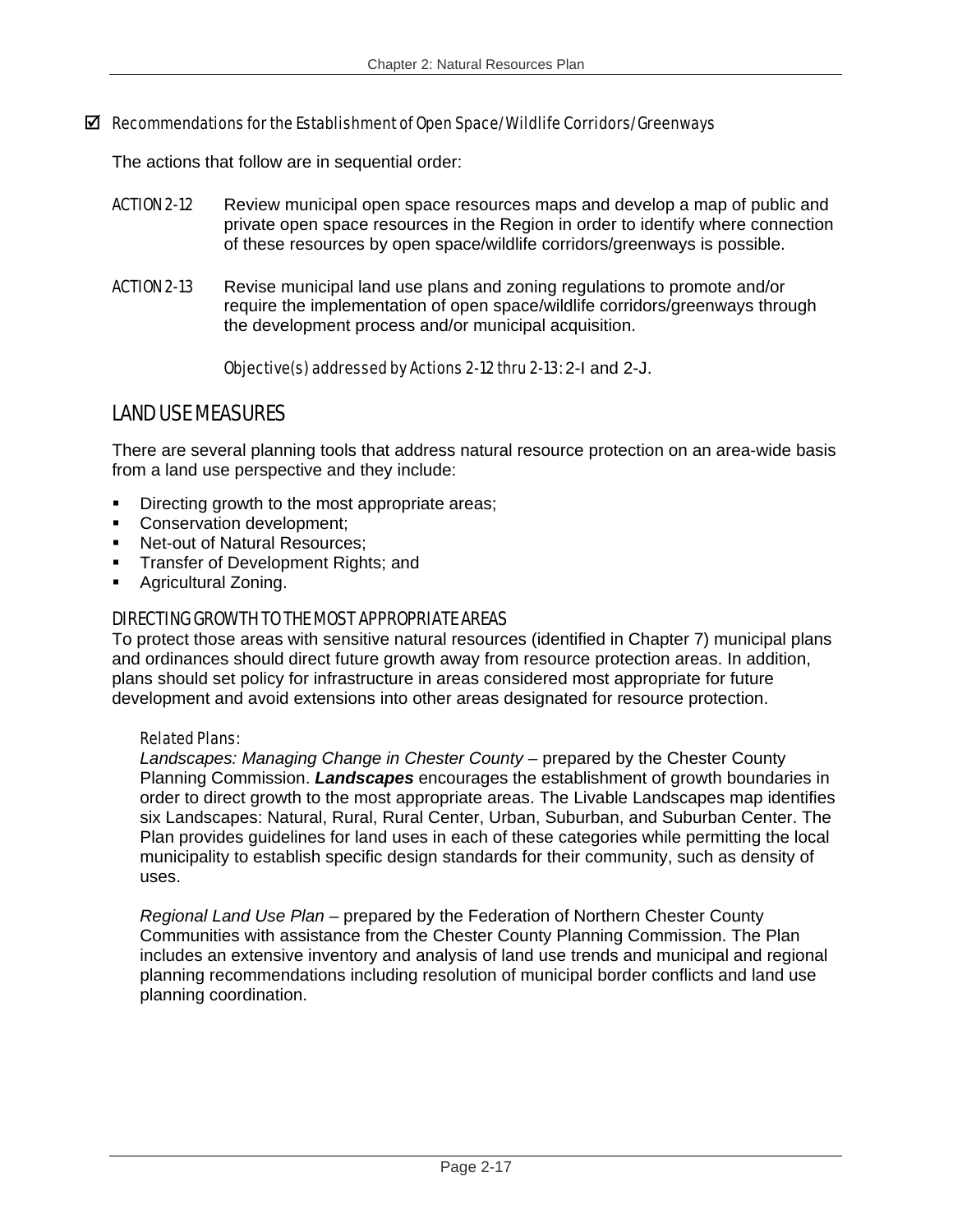## CONSERVATION DEVELOPMENT

Conservation development provides a means of both preserving open space and allowing development to be directed away from natural resources on the site and should be promoted. Figure 2-6 is an illustration of a conservation development (image to the left) and the conventional treatment of the same lot (middle image). Depending on the type of facility options available and the district in which the subdivision is located, up to 75% open space can be required. In other words, on a parcel of 100 acres at least 75 acres would be preserved in permanent open space after the development is completed. Uses permitted in open space can include natural and historic resources, recreational facilities, as well as existing agricultural uses. In any case, a minimum of 50% open space retention should be required. Please refer to the implementation options listed below.

#### Lower Base Density for Conventional Development

Keep or even lower the base density for conventional subdivisions, while allowing a higher density for conservation subdivision. This offers a significant incentive for choosing the conservation development option over conventional subdivisions. Allowing a higher gross density through the conservation option could also increase the percentage of open space that would be retained.





EXISTING CONDITIONS CONVENTIONAL DEVELOPMENT CONSERVATION DEVELOPMENT

# Allow Conservation Development By-Right versus Conditional Use

Allow conservation development as a by-right use, but also require conventional subdivisions to go through the conditional use or special exception approval process. Townships have taken this approach to the next level and permit conservation subdivisions as the only option for larger parcels (20, 30, or 40 acres) in certain zoning districts.

#### Density-Neutral

As concerns about the maintenance of community systems increase, a number of municipalities have considered a density–neutral conservation development option. This option results in a reduction of the actual percentage of open space preserved while reducing the need for the municipality entering into an agreement for a community sewage system.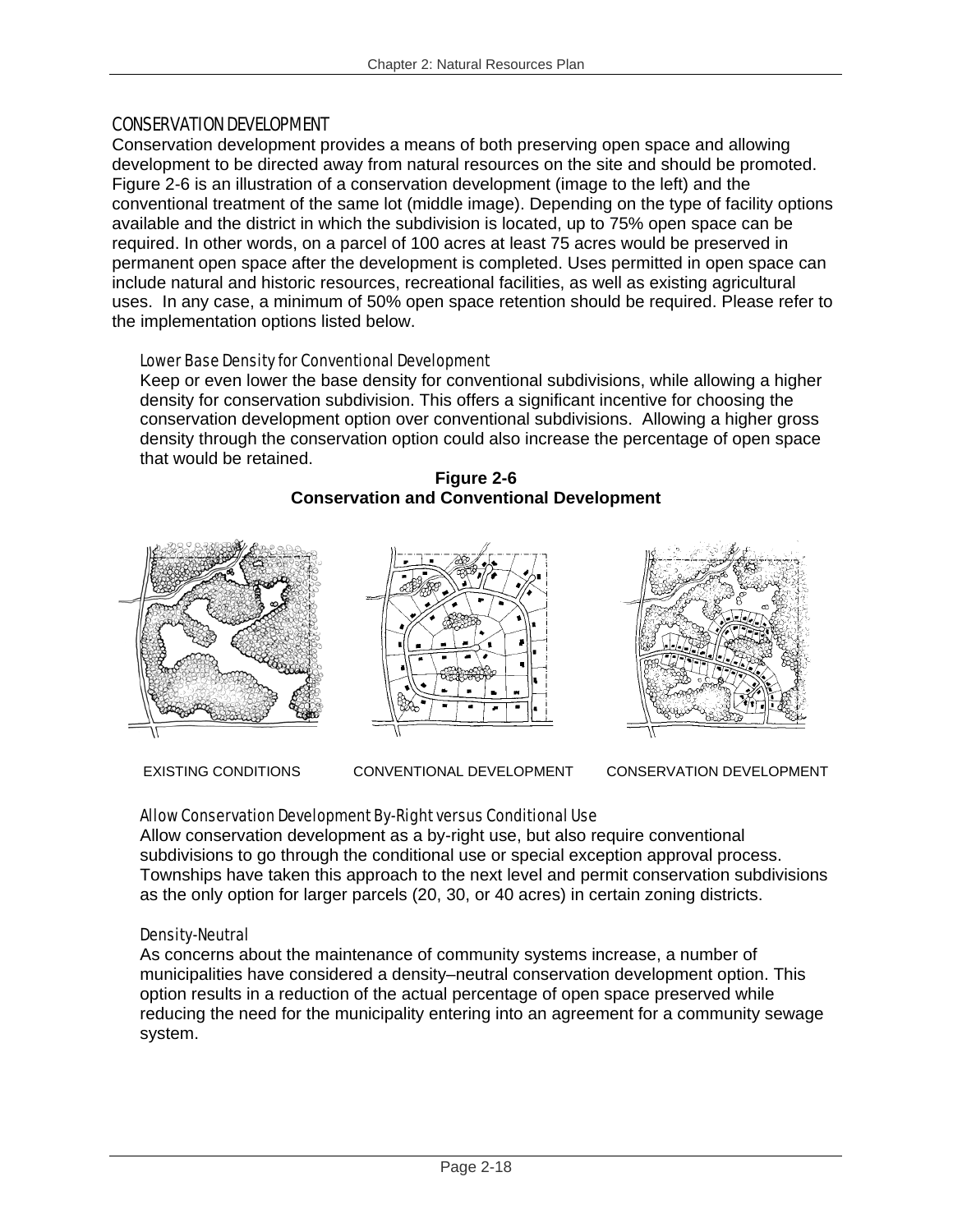#### Additional Provisions

*Cluster Subdivision Design Guide* – prepared by the Chester County Planning Commission.

This design guide includes discussion and photographs of positive design elements that have been used in outstanding conservation developments in Chester County and sample ordinance language for the implementation of these elements. The following provisions are included in the Design Guide and should be considered:

1. "Minimize intrusion upon public and private views, on and off the site. To the maximum extent possible, the open



space shall be configured so that the view of the built portion of the proposed subdivision form the public roads is minimized. The post-development view of the site from the road should be as similar to the pre-development view as possible."

- 2. Maximize the conservation of site features identified in the open space plan as having environmental, scenic, historical or recreational value.
- 3. "Preserve agricultural uses and Class I, II, and III agricultural soils as defined by the U.S. Department of Agriculture."
- 4. In areas designated as open space, include woodlands, meadows, watercourses, floodplains, wetlands, steep slopes or similar conservation areas or wildlife habitat maintained in its natural state.
- 5. "Easements for drainage, access, sewer or water lines, wells and underground utility rights-of-way. Above ground utility or street rights-of-way may traverse the open space but shall not count towards the minimum required open space."
- 6. Include limits on constrains in the open space and limitations on size and shape of open space.

The following Federation municipalities currently allow for a conservation development option: East Nantmeal, East Pikeland, East Vincent, North and South Coventry, Wallace, Warwick, and West Vincent.

#### $\boxtimes$  Recommendations for Conservation Development

- ACTION 2-14 Review the Chester County Planning Commission's *Cluster Subdivision Design Guide, A Practical Guide to Effective Cluster Subdivision Design* (2003) for examples of good conservation development subdivision design throughout the county and model ordinance language.
- **ACTION 2-15** Determine if the municipality is achieving the desired type of conservation development design. If not, update ordinance language and communicate desired strategies to developers to get the preferred outcome.

Objective(s) addressed by Actions 2-14 and 2-15: 2-A, 2-B, 2-C, 2-G, 2-H, and 2-J.

# NET OUT OF NATURAL RESOURCES

In order to preserve valuable primary natural resources such as floodplains, wetlands, and steep slopes consideration should be given to requiring a "net-out" of these and other natural resources. A net-out provision is implemented through the zoning ordinance and essentially excludes these resources from the parcel or tract area prior to the density calculation in a given zoning district. Therefore, the disturbance of natural resources is minimized by removing them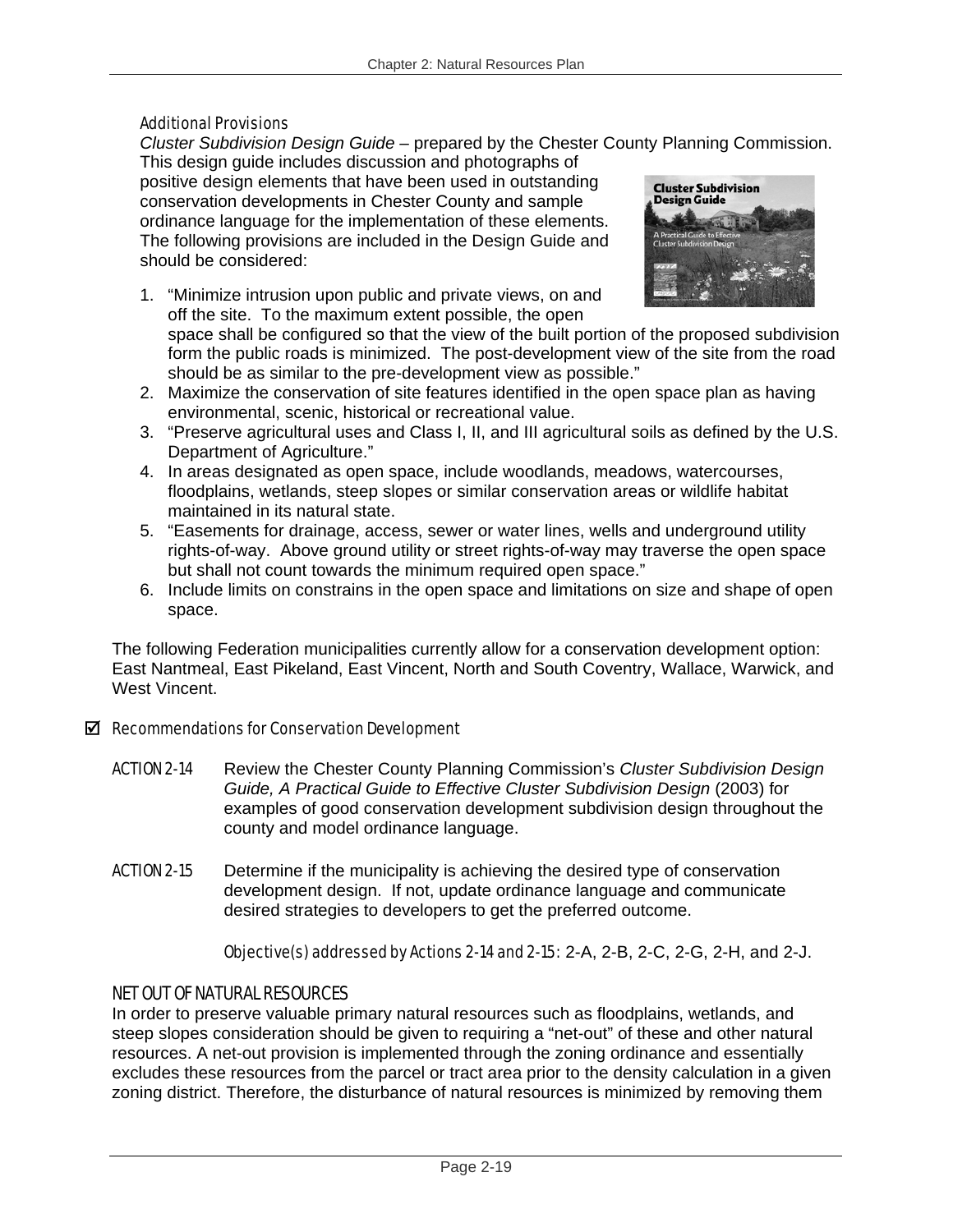from the density calculation altogether. For example, if an applicant's 100-acre property contained ten acres of steep slopes and five acres of floodplain and wetlands, their density calculation would be based on 85 acres or the area free of natural constraints.

Primary resources such as floodplains, steep slopes, and wetlands are commonly netted out of the calculation in their entirety. Secondary resources such as prime agricultural soils and woodlands can be netted out based on a percentage of the existing resource. For example, woodlands or prime agricultural soils can be netted out based on 50% of the existing resource. If, on a given parcel or tract, there were six acres of existing woodland and ten acres of prime agricultural soils, a total of eight acres would be netted out prior to the density calculation discussed above.

# $\boxtimes$  Recommendations for Net-out of Natural Resources

**ACTION 2-16** Review and revise and/or establish net-out provisions to enhance protection and preservation of natural resources.

Objective(s) addressed by Action 2-16: 2-A, 2-B, 2-C, 2-G, and 2-H

# TRANSFER OF DEVELOPMENT RIGHTS (TDR)

Transfer of Development Rights (TDR) is a way of preserving open space, natural resources, historic resources, and farmland in the Region. A TDR program, although implemented through the zoning ordinance, is optional and depends on voluntary use by private landowners for its success. The TDR technique directs growth to preferred locations in the area through the sale and purchase of development rights. Areas targeted for preservation become the "sending areas" for the development rights and those areas designated as appropriate for growth are the "receiving areas." See Figure 2-7. The owners of the sending areas can sell their development rights to owners of the receiving areas who are provided with a development density bonus. This density bonus provides the incentive to purchase the development rights. The TDR option offers one of the most equitable systems for preserving open space and agricultural lands by compensating the owner of the preserved land, while guiding the growth towards development centers. The price of the development rights is determined by a willing buyer and a willing seller under fair market conditions.



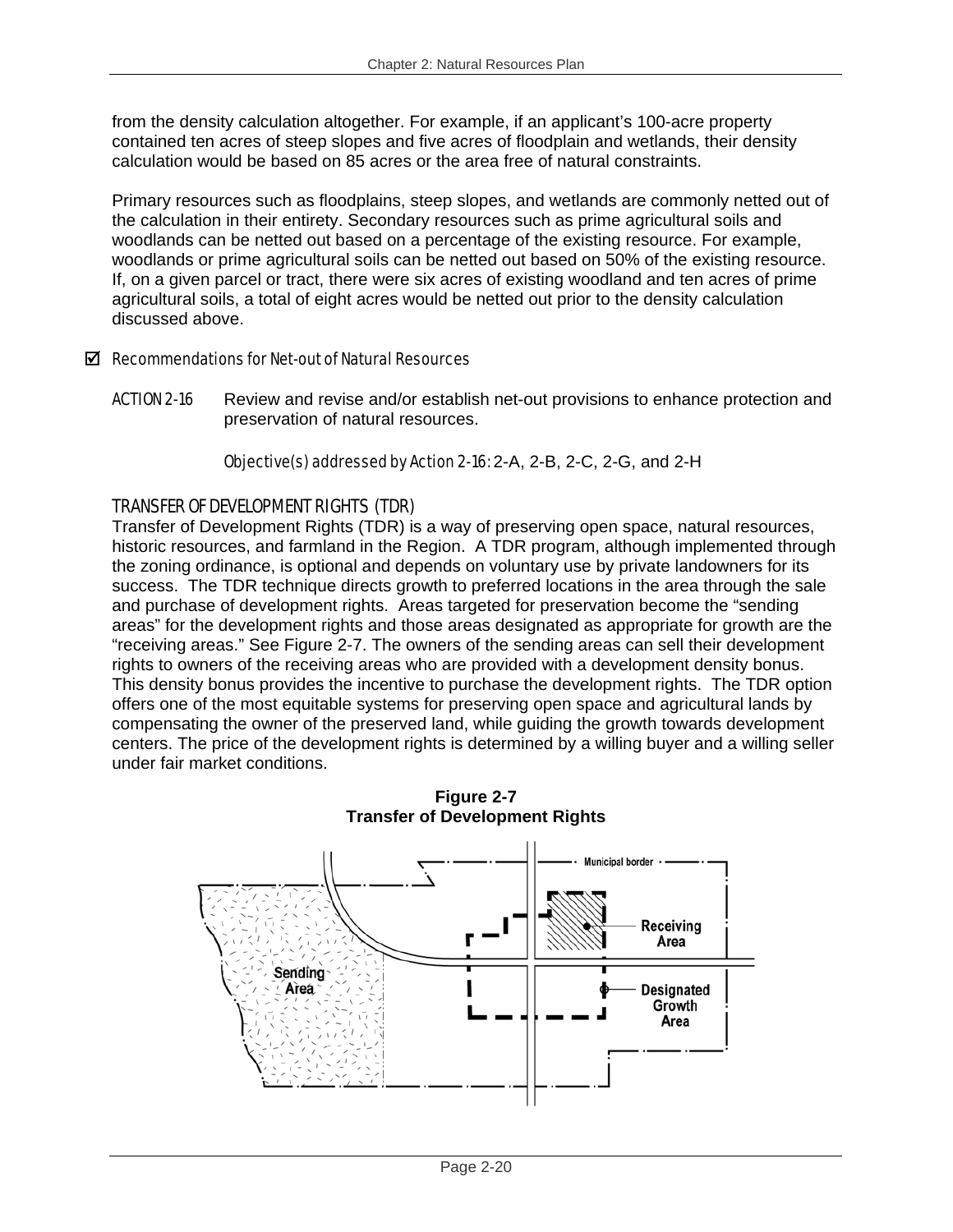The establishment and success of the TDR program would require a considerable commitment on the part of each municipality and the Region as a whole. The development of a regional comprehensive plan creates a larger potential area for the development of such a program. It should also be noted that the townships themselves can acquire development rights and either retire the rights or sell them to a willing buyer in established receiving areas. This option is useful if an important piece of land is available for sale and there are no immediate buyers for the development rights. If the township wishes to purchase such development rights, consideration must be given to how such a purchase would be funded. A local land trust can also act as a bank for the purchased development rights.

# Minimum Considerations for Transfer of Development Rights Program:

- 1. Municipal personnel to manage the TDR program.
- 2. Appropriately designated land areas for both receiving and sending areas.

The following municipalities currently allow for transfer of development rights: East Nantmeal, East Pikeland, East Vincent, South Coventry, and West Vincent.

# $\boxtimes$  Recommendation for a Transfer of Development Rights Program

**ACTION 2-17** Determine if TDR is an appropriate mechanism for the municipality to protect natural, scenic, and agricultural resources. If it is, adopt regulatory language, or for those municipalities that already permit TDR, review ordinance language and revise as necessary to promote implementation.

Objective(s) addressed by Actions 2-17: 2-A, 2-B, 2-C, 2-G, and 2-H

# EFFECTIVE AGRICULTURAL ZONING

See Chapter 6: Agricultural Resources Plan and **ACTIONS 6-21 thru 6-23** 

# PRIVATE CONSERVATION

In addition to municipal land trusts, the Brandywine Conservancy, the Natural Lands Trust, the French and Pickering Creek Conservation Trust, and the Nature Conservancy, are private conservation organizations in the area that accept conservation easement donations. Representatives meet quarterly as part of the Chester County 2020 initiative. Education and discussion with landowners on the benefits of using the land trusts is important to the success of these efforts. In addition to providing information on local land trusts, the Region could assemble and distribute information on other options for landowners who wish to preserve open space.

# Related Guidebook:

*Taking Control of Your Land: A Land Stewardship Guidebook for Landowners – prepared by* the Chester County Planning Commission. This guidebook provides options that a landowner can use to decide what is best for their property, while protecting the landscapes of the Region and county.